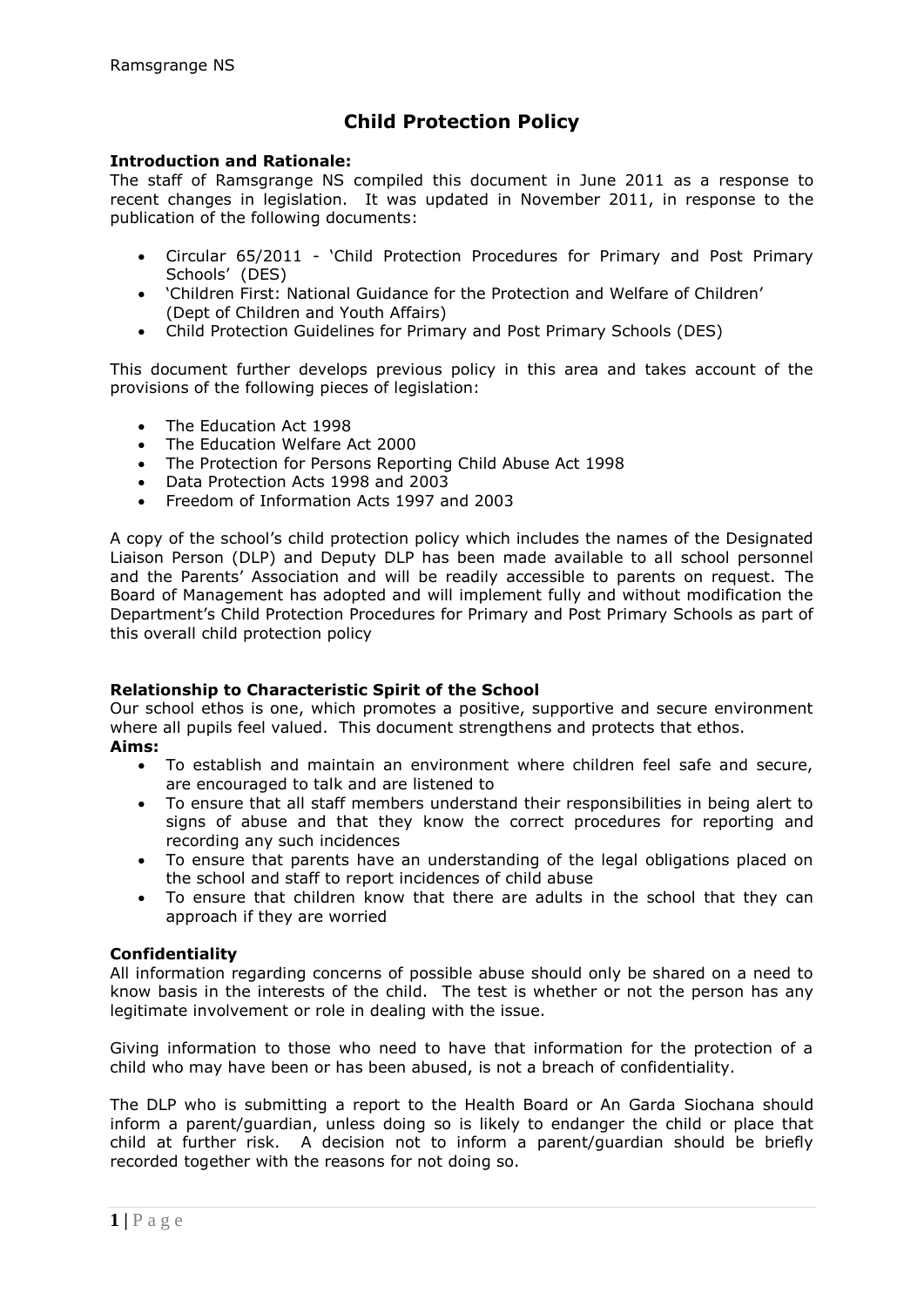In emergency situations, where the Health Board cannot be contacted, and the child appears to be at immediate risk, An Garda Siochana should be contacted immediately. A child should not be left in a dangerous situation pending Health Board intervention.

### **Protection for Persons Reporting Child Abuse**

The Protection for Persons Reporting Child Abuse Act 1998, provides immunity from civil liability to any person who reports child abuse 'reasonably and in good faith' to designated officers of Health Boards or any member of An Garda Siochana.

This means that even if a reported suspicion of child abuse proves unfounded, a plaintiff who took an action would have to prove that the reporter had not acted reasonably and in good faith making the report.

The act provides significant protection for employees who report child abuse. These protections cover all employees and all forms of discrimination up to and including dismissal. (Child Protection DES Book page 6).

### **Qualified Privilege**

While the legal protection outlined above only applies to reports made to the appropriate authorities (i.e. The Health Boards and An Garda Siochana), Common Law qualified privilege continues to apply as heretofore. Consequently, should a Board of Management member or school personnel furnish information with regard to suspicions of child abuse to the DPL or the Board of Management chairman, such communication would be regarded under common law as having qualified privilege.

A further definition of qualified privilege is outlined in Section 1.4.2 and 1.4.3, page 6 of Child Protection – Guidelines & Procedures.

### **Freedom of Information Act 1997:**

Reports made to Health Boards may be subject to provisions of the Freedom of Information Act 1997, which enables members of the public to obtain access to personal information relating to them which is in the possession of public bodies. However the act also provides that public bodies may refuse access to information obtained by them in confidence.

## **Curricular Implications**

**The Stay Safe Programme** is an integral part of the SPHE curriculum in our school which addresses personal safety. All five topics in 'Stay Safe' are done over a two year period. Each topic is introduced and worked on in year one and built upon in year two. Lessons are undertaken with this programme for a two month period.

Other resources are the RSE Programme.

## **Role of Designated Liaison Person**

## **Appointment of the Designated Liaison Person**

The Board of Management has designated the Principal, Mrs Lorraine Cooper, as the person who has specific responsibility for Child Protection. She will be the Designated Liaison Person for the school and all dealings with health boards, An Garda Siochana and other parties, in connection with allegations of abuse. Those other parties should be advised that they should conduct all matters pertaining to the processing or investigation of alleged child abuse through the Designated Liaison Person.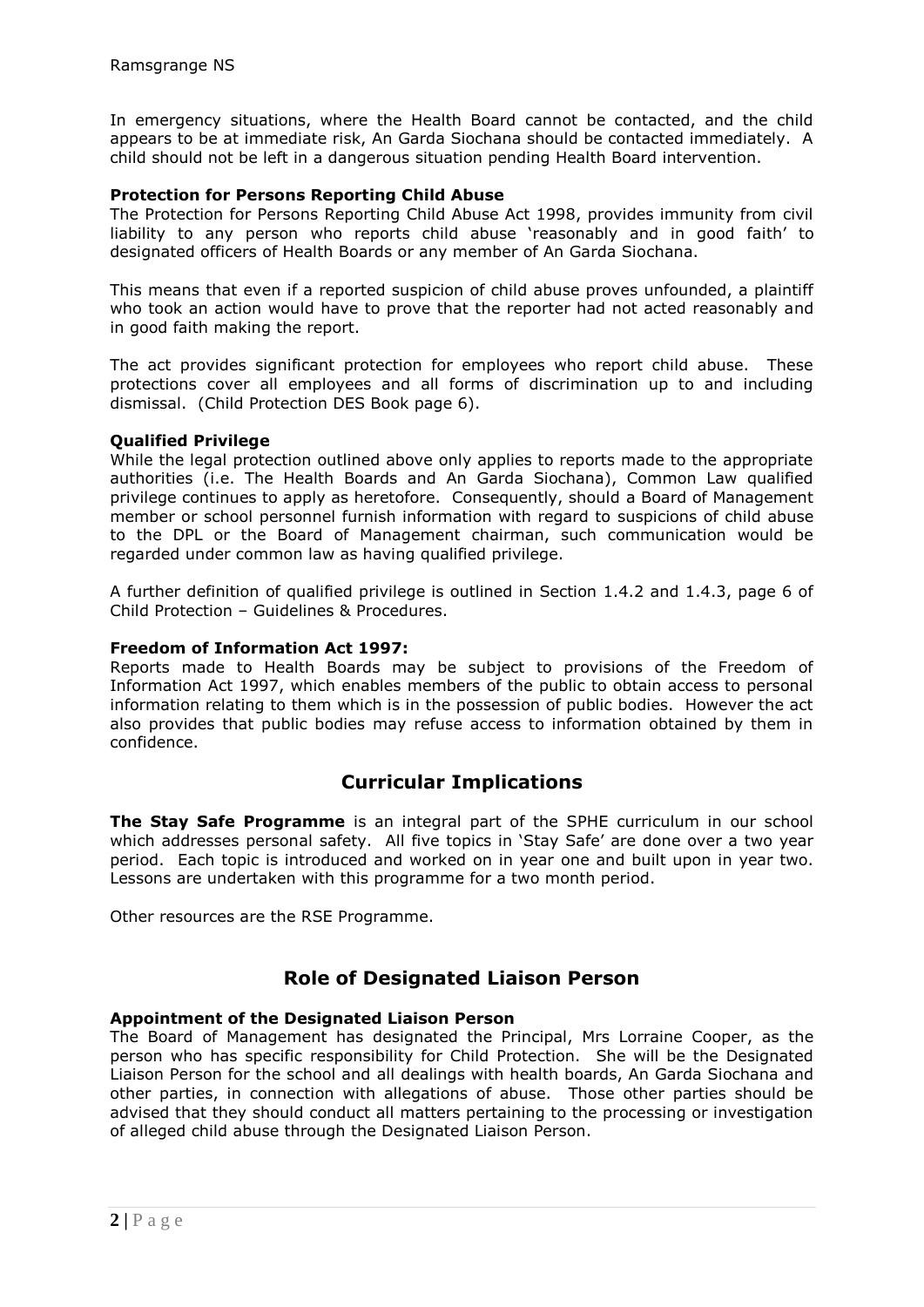Where the Designated Liaison Person is unavailable, the Deputy Principal, Mrs Ciara Morrissey, will be nominated to assume her responsibilities, as the Deputy Designated Liaison Person.

The Designated Liaison Person or her nominated replacement, shall immediately inform the Chairperson of the Board of Management of the school that a report involving a pupil in the school has been submitted to the relevant Health Board or the Gardai.

The DLP shall also inform the school authority of the number of cases where the DLP submitted a report to the HSE or Gardai or sought advice from the HSE and as a result of this advice, no report was made. At each Board of Management meeting, the Principal's report shall include the number of all such cases and this shall be recorded in the minutes of the board meeting.

### **Actions to be taken by the DLP**

If a school employee receives an allegation or has a suspicion that a pupil is being abused, he/she should report the matter to the DLP. The need for confidentially is essential. Therefore the child concerned will be identified on any written reports, only by their number on the school register.

- If the school employee and the DLP are satisfied that there are reasonable grounds for suspicion or allegation, the DLP should report the matter immediately to the relevant Health Board
- A report should be made in person, by phone or in writing to the social worker on duty. Personal contact with the social worker is preferable, to allow for the transfer of as much information as possible
- In the event of an emergency or the non-availability of Health Board staff, the report should be made to An Garda Siochána.
- The report should include as much information as possible on the Standard Reporting form
- The Chairperson of the Board of Management should be informed at this point The parents/quardians of the child will be informed also, unless doing so is li
- The parents/guardians of the child will be informed also, unless doing so is likely to endanger the child or place the child at further risk. A decision not to inform the parents/guardians should be recorded briefly along with the reason for not doing so
- Where school personnel have concerns about a child, but are unsure whether to report the matter, the DLP shall seek appropriate advice, by consulting with Health Board staff. She shall be explicit that she is not making a report but is requesting advice. It would not be envisaged that the DLP would supply identifying details at this informal stage, as are required when making a report. If a Health Board advises that a referral should be made, then the DLP should act on that advice
- If, following discussions, the DLP decides that the matter should not be formally referred to the Health Board, then she should give a clear statement, in writing to the school employee, as to the reasons why action is not being taken. The school employee should be advised that if he/she remains concerned, about the situation, he/she is free to consult with or report to the Health Board again.
- It is essential that at all time these matters be treated in the strictest confidence and not discussed except among those mentioned above.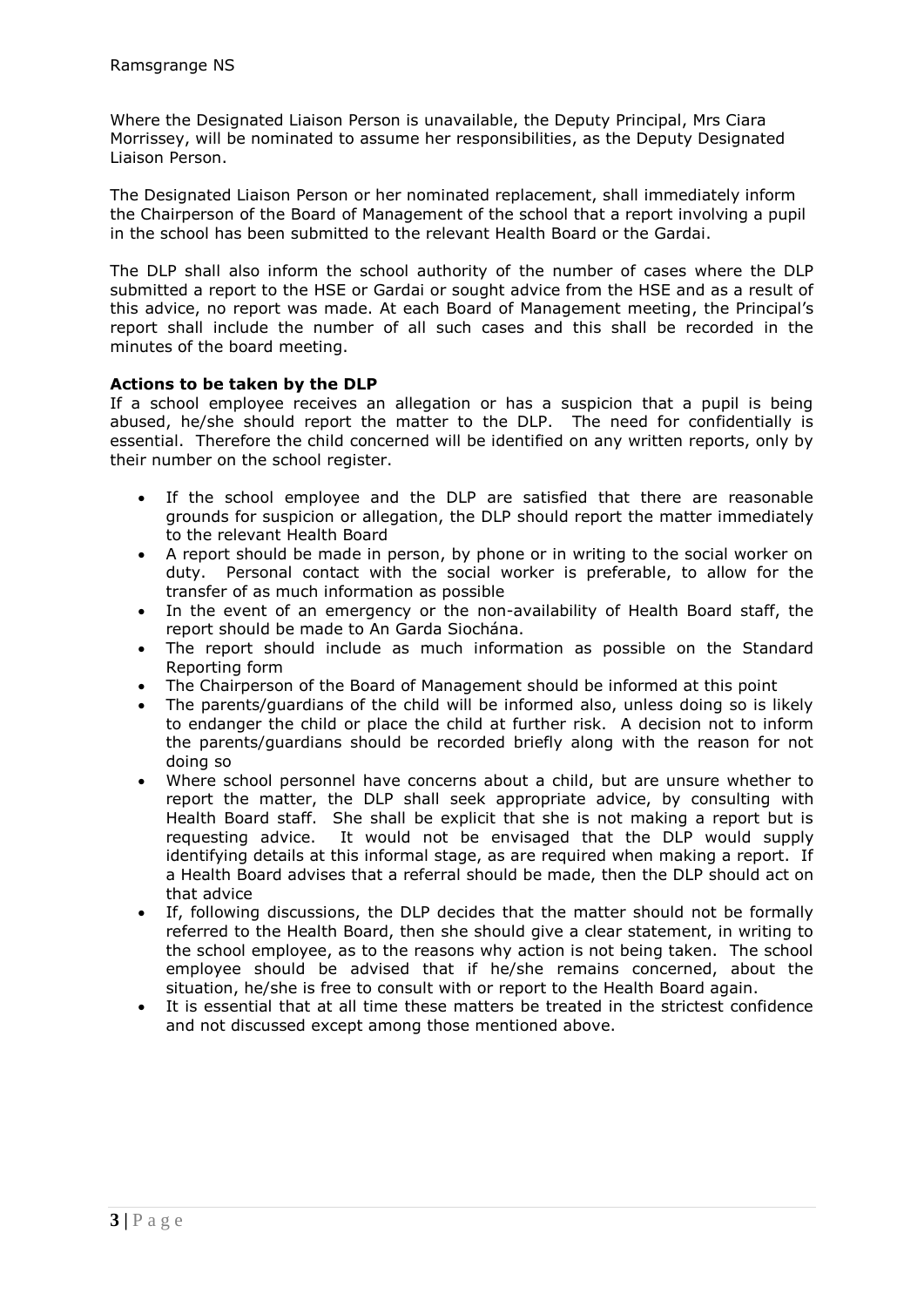## **The Role of the Board of Management**

The most important consideration to be taken into account by a Board of Management is the protection of children, and their safety and well-being must be a priority. However, because of the involvement of school employees, the BoM has duties in respect of them as well.

As employers, Boards of Management should note that legal advice should always be sought in these cases.

There are two procedures to be followed:

- The reporting procedure in respect of the allegation
- The procedures for dealing with the employee

In the case of primary schools, the DLP is responsible for reporting the matter to the appropriate Health Board, while the Chairperson of the BoM, acting in consultation with his/her Board, is responsible for addressing the employment issues. However, where the allegation of abuse is against the DLP, the Chairperson of the BoM will assume responsibility for reporting the matter to the Health Board.

The primary aim of the BoM is to protect the children within the school to whom they have a duty of care. However, school employees may be subject to erroneous or malicious allegations and therefore any threat of abuse should be dealt with sensitively, and the employee fairly treated.

## **Reporting Procedure**

Where an allegation of abuse is made against a school employee, the DLP within the school should immediately act in accordance with the procedures outlined in Chapter 3, paragraph 3.2 of the DES Guidelines. A written statement of the allegations should be sought from the person/agency making the allegation.

School employees, other than the DLP, who receive allegations of abuse against another school employee, should report the matter without delay to the DLP as outlined in Paragraph 3.1.1 of the DES Guidelines.

School employees who form suspicions regarding the conduct of another school employee should consult with the DLP. The DLP may wish to consult with the appropriate Health Board. If the DLP the school employee are satisfied that there are reasonable grounds for the suspicion, the DLP should report the matter to the relevant Health Board immediately. The DLP should also report the matter to the Chairperson of the BoM.

## **Action to be taken by Chairperson**

When a BoM Chairperson becomes aware of an allegation of abuse against a school employee, the chairperson should privately inform the employee of the following:

- The fact that an allegation has been made against him/her
- The nature of the allegation
- Whether or not the matter has been reported to the appropriate Health Board by the DLP

The employee should be given a copy of the written allegation and any other relevant documentation. The employee should be requested to respond to the allegation in writing to the BoM within a specified period of time. The employee should be told that his/her explanation to the BoM would also have to be passed on to the Health Board. At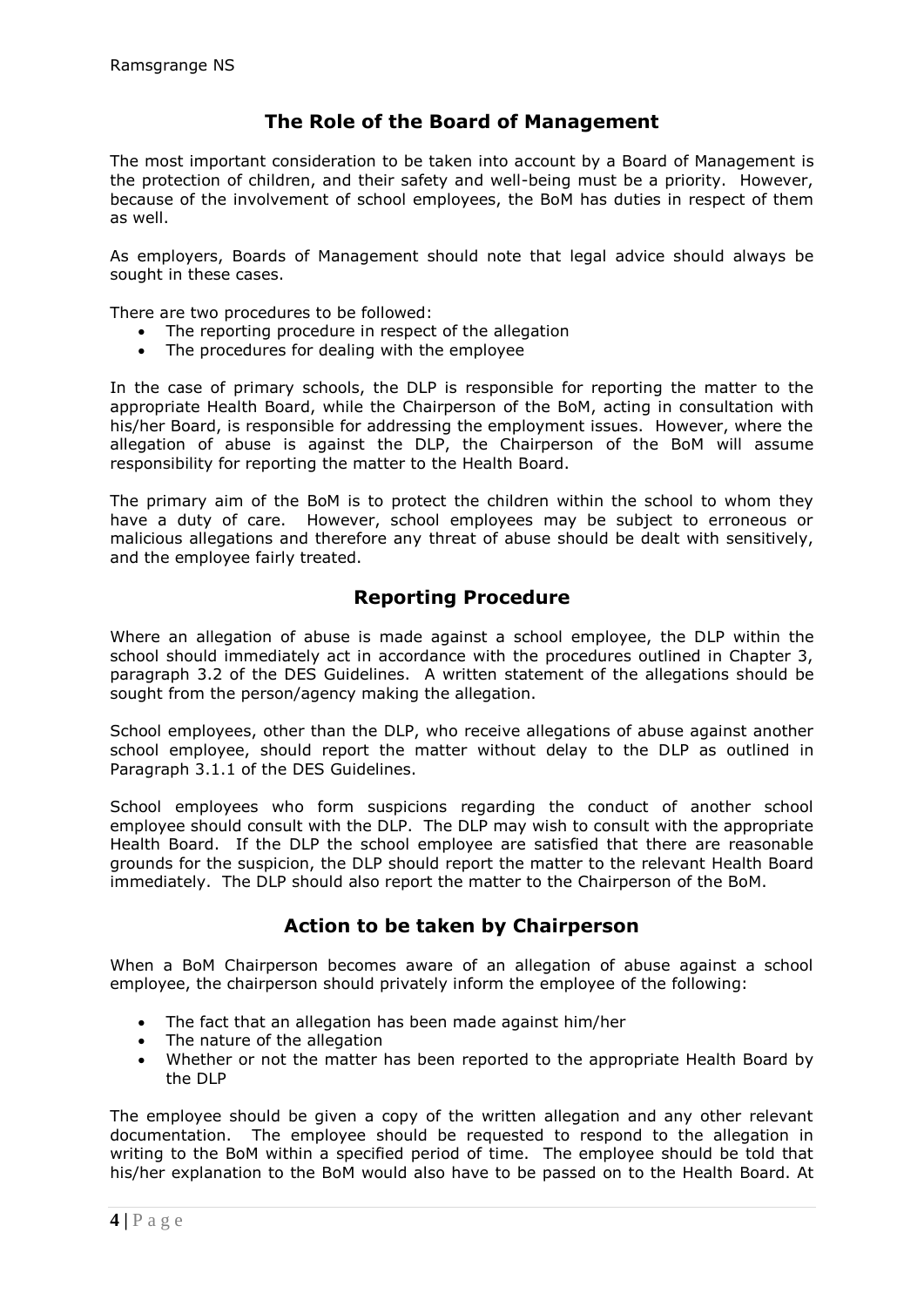this stage, it should be remembered that the first priority is to make sure that no child is exposed to unnecessary risk. The BoM Chairperson should as a matter of urgency take any necessary protective measures. These measures should be proportionate to the level of risk and should not unreasonably penalise the employee, financially or otherwise, unless necessary to protect children.

If, in the Chairperson's opinion, the nature of the allegations warrants immediate action, the Chairperson, on behalf of the BoM, should direct that the employee absent him/her from the school with immediate effect. When the Chairperson is unsure as to whether the nature of the allegations warrants the absence of the employee from school while the matter is being investigated, s/he should consult with the Childcare Manager of the local Health Board, and/or Garda Siochana for advice as to the action that those authorities might consider necessary. Following these consultations, the Chairperson should have due regard for the advice offered.

Any absence by a school employee would be regarded as administrative leave of absence with pay, and not a suspension. Such a leave of absence would not imply any degree of guilt on the part of the school employee. Where such leave of absence is invoked, the DES should be contacted with regard to:

- 1. Formal approval for the paid leave of absence of the school employee
- 2. Departmental sanction for the employment of a substitute teacher.

## **Role of Staff Member (teachers, caretakers, SNA's secretary)**

It is the role of all staff members to be observant of all pupils in their care and to report any suspicion of abuse or disclosure immediately to the DLP or in her absence, the Deputy DLP

When recording any information in writing, it is vital that this is totally factual and quotes the child exactly

It is also a requirement that all matters pertaining to suspicions of abuse or actual abuse be treated with the strictest confidence. The child must only be identified by their number on the school register.

**Recognition of Abuse**: Child abuse can often be difficult to identify and may be present in many forms. Concerns about child protection and welfare should be shared by teachers with senior management.

There are commonly three stages in identification of child abuse:

- Consider possibility
- Look out for signs of abuse
- Record information

**Consider possibility:** Possibility of child abuse should be considered if a child appears to have suffered suspicious injury for which no reasonable explanation can be offered. Also if a child is distressed without obvious reason or displays persistent or new behavioural problems. Also if a child displays unusual or fearful responses to carers/parents.

**Look for signs of abuse:** Signs of abuse can be physical, behavioural or development. Pattern of signs is likely to be more indicative of abuse. Children may hint they are being harmed and may make disclosures. **Disclosures should always be believed.** Less obvious signs could be gently explored with the child without direct questioning. Play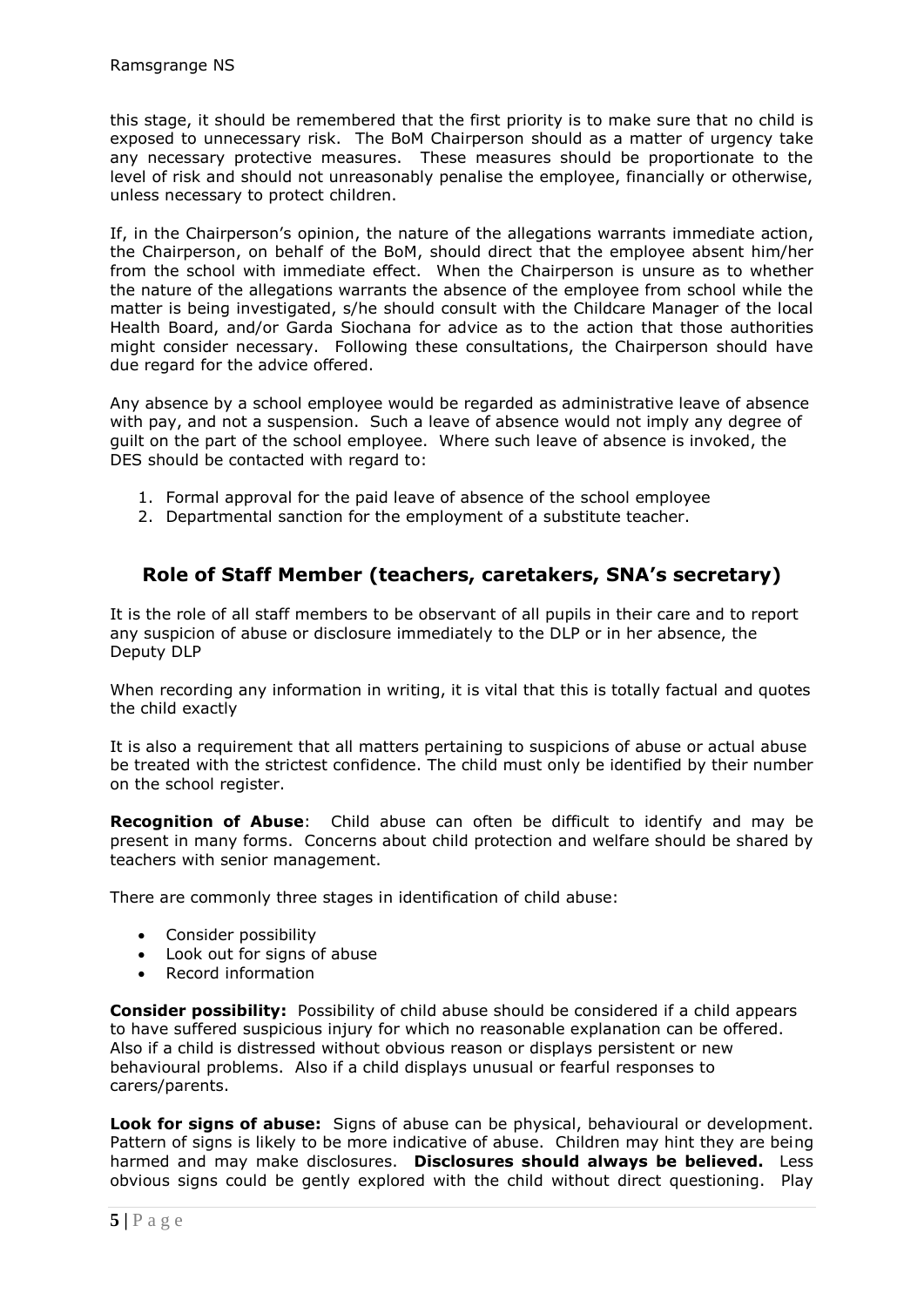situations and drawing may reveal information. It is important to always be open to alternative explanations for physical or behavioural signs of abuse.

**Record Information:** If abuse is suspected, it is important to establish ground for concern by obtaining as much detailed information as possible. Observations should be accurately recorded and should include dates, times, names, locations, context and any relevant information. They should be given to the DLP and will be stored in a secure, private area.

### **Reasonable Grounds for Concern**

- Specific indication from child that she/he was abused
- Account by person who saw child being abused
- Evidence such as injury or behaviour which is consistent with abuse and unlikely to be caused another way
- Injury or behaviour consistent with abuse and with an innocent explanation but where there are corroborative indicators supporting the concern that it may be a case of abuse
- Consistent indication over period of time that child is suffering from emotional or physical neglect

It is important that persons reporting suspected child abuse to a Health Board should establish basis for their concerns. A suspicion which is not supported by any objective indication of abuse or neglect would not constitute a reasonable suspicion or reasonable grounds for concern. They should not interview a child or child's parents/carers without first consulting with the Health Board.

**Impediments to Reporting of Child Abuse:** Abuse is difficult and to some a distasteful subject. The belief that parents or persons in charge of children would hurt or neglect them is hard to sustain. Therefore it is easy to deny, minimise or explain away any signs that a child is being harmed even when evidence exists. At times it is hard to distinguish between abusive situations and those where other social problems are present. Sympathy for families in difficult circumstance can sometimes dilute personal or professional concerns about safety and welfare of children.

Reluctance to act on suspicions can often stem from uncertainty and fear. Professionals may be afraid of repercussions, afraid of breaking confidence, afraid of being disloyal, afraid of being thought insensitive.

It is most important that we do not let any of the above impede us in reporting child abuse. The Protection for Persons Reporting Child Abuse Act 1998 provides immunity from civil liability to persons who report reasonably and in good faith to designated officers of the Health Board or any member of An Garda Síochána.

## **Other Considerations**

**Staff Cars:** As far as possible, children will be brought back to the school, and should be collected promptly by the parent at pre-arranged time. Staff will not deliver children to their homes. If a child is ill, parents will have to provide an alternative phone number for someone who will collect the child from school.

**Special Needs:** The Stay Safe Programme will be taught each year. Where there are children with limited academic ability, the content and activities of the lesson will be differentiated to help them to understand the message of the lesson.

**Supervision:** During breaks, all pupils are supervised by teachers in the school yard. To access toilets in the classroom, children must have permission of the supervising teacher. A buzzer system to admit visitors is in operation on the front door. It is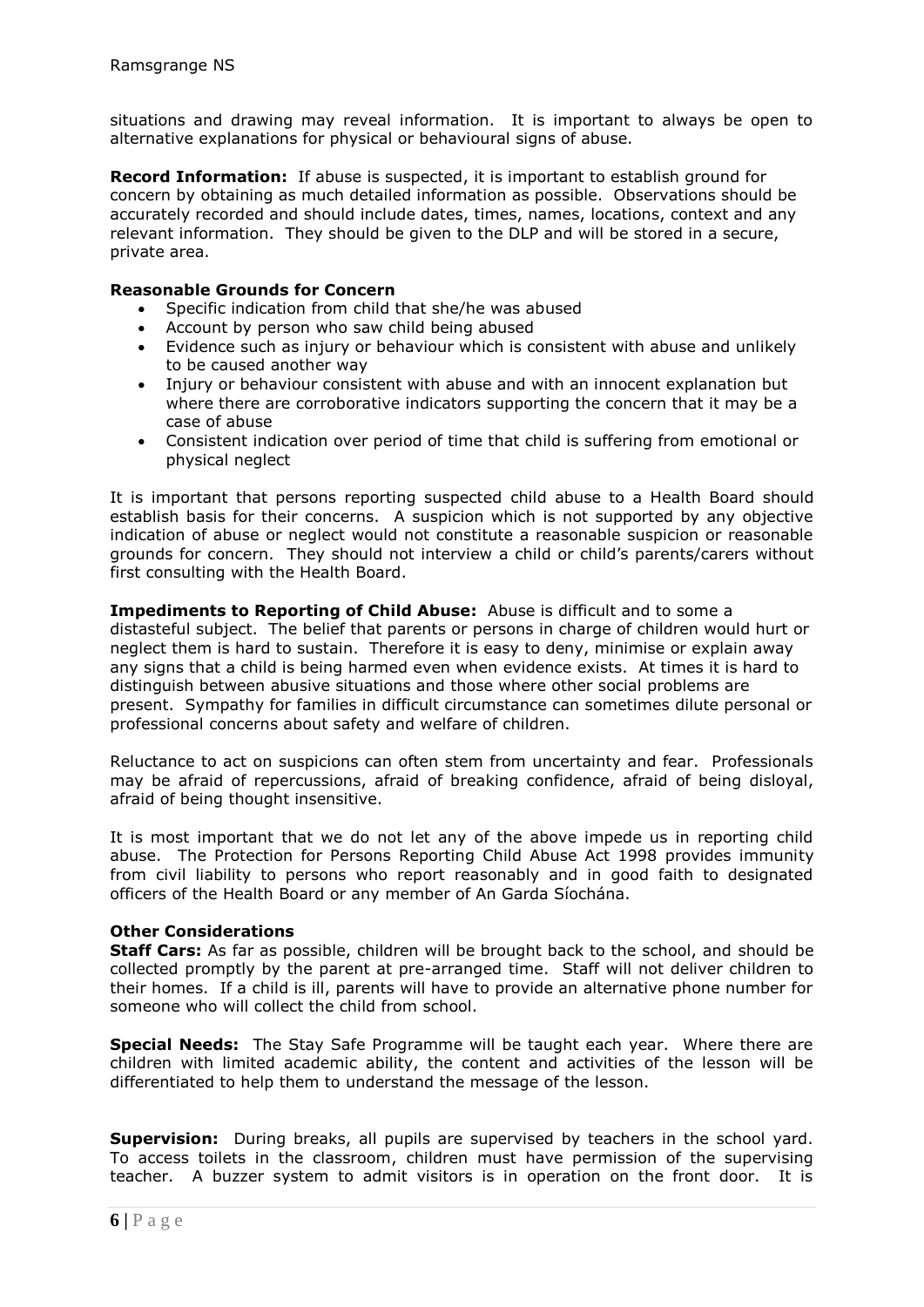proposed to lock back doors during class for security. Parents must sign a notebook if a child's being removed from the premises during the school day.

**Mass servers:** Children who are serving mass during the school day will walk to and return from the church in pairs. If a rostered child is absent, then a replacement server is appointed and the two go to the church together.

## **Peer Abuse**

Where there are allegations or suspicions of peer abuse, the DLP will follow the same procedures:

- Parents of all parties will be notified and the DLP will inform the BoM Chairperson
- Principal and class teachers will make arrangements to meet separately with all parents, to resolve the matter
- The school will make arrangements to minimise the possibility of the abusive behaviour recurring

**Bullying:** Bullying behaviour will be addressed under our Anti-Bullying policy. If the behaviour involved is of a sexualised nature or regarded as being particularly abusive then the matter will be referred to the DLP.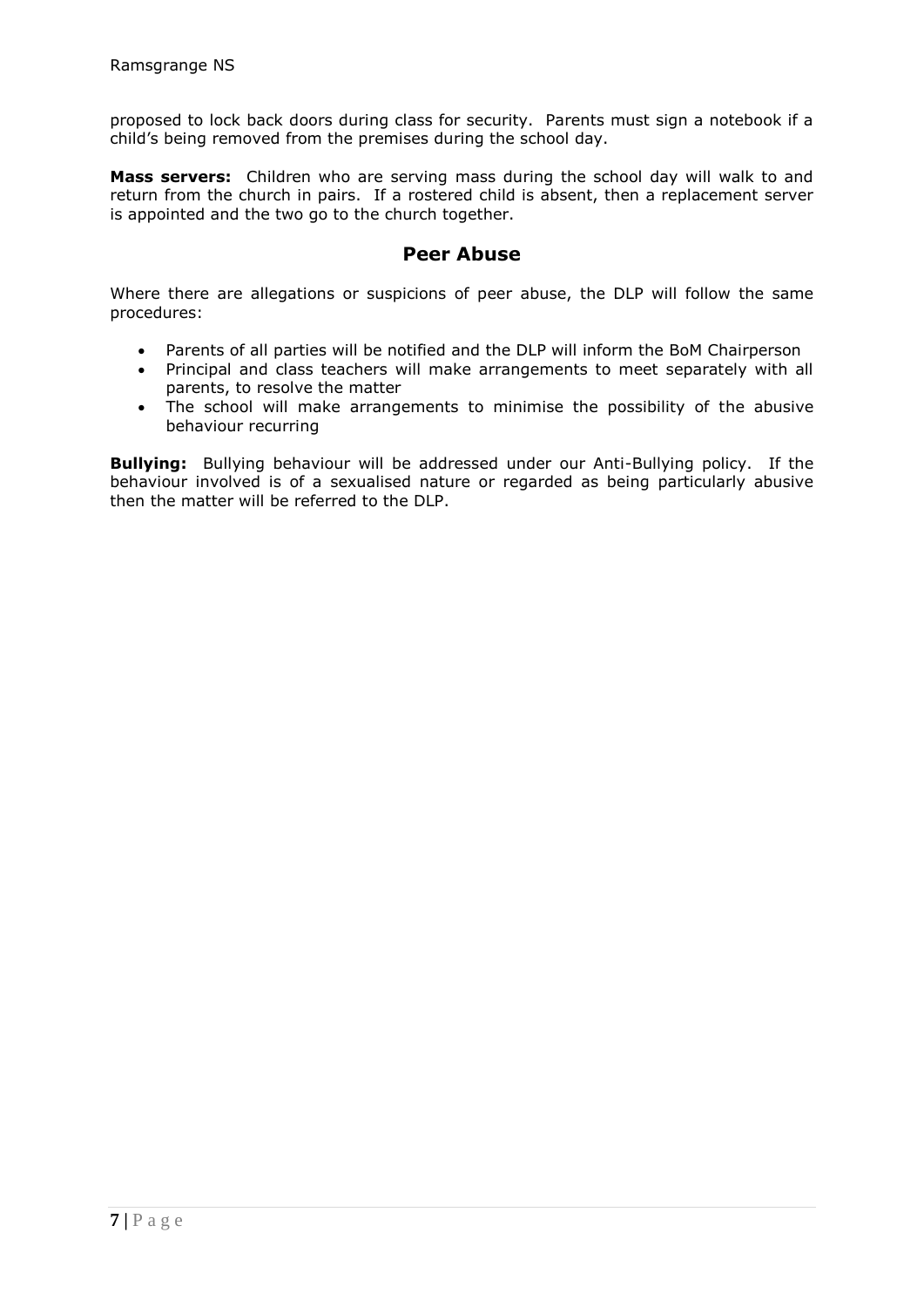## **Implementation and Review**

The guidelines outlined in this policy are implemented with immediate effect and will be reviewed on an annual basis, following the check-list for review as outlined in Circular 2011. The school shall put in place an action plan to address any areas for improvement identified by the review. The BoM shall make arrangements to inform school personnel that the review has been undertaken. Written notification, that the review has been undertaken shall be provided to the Parents' association.

 $Signed:$ 

Chairperson, Board of Management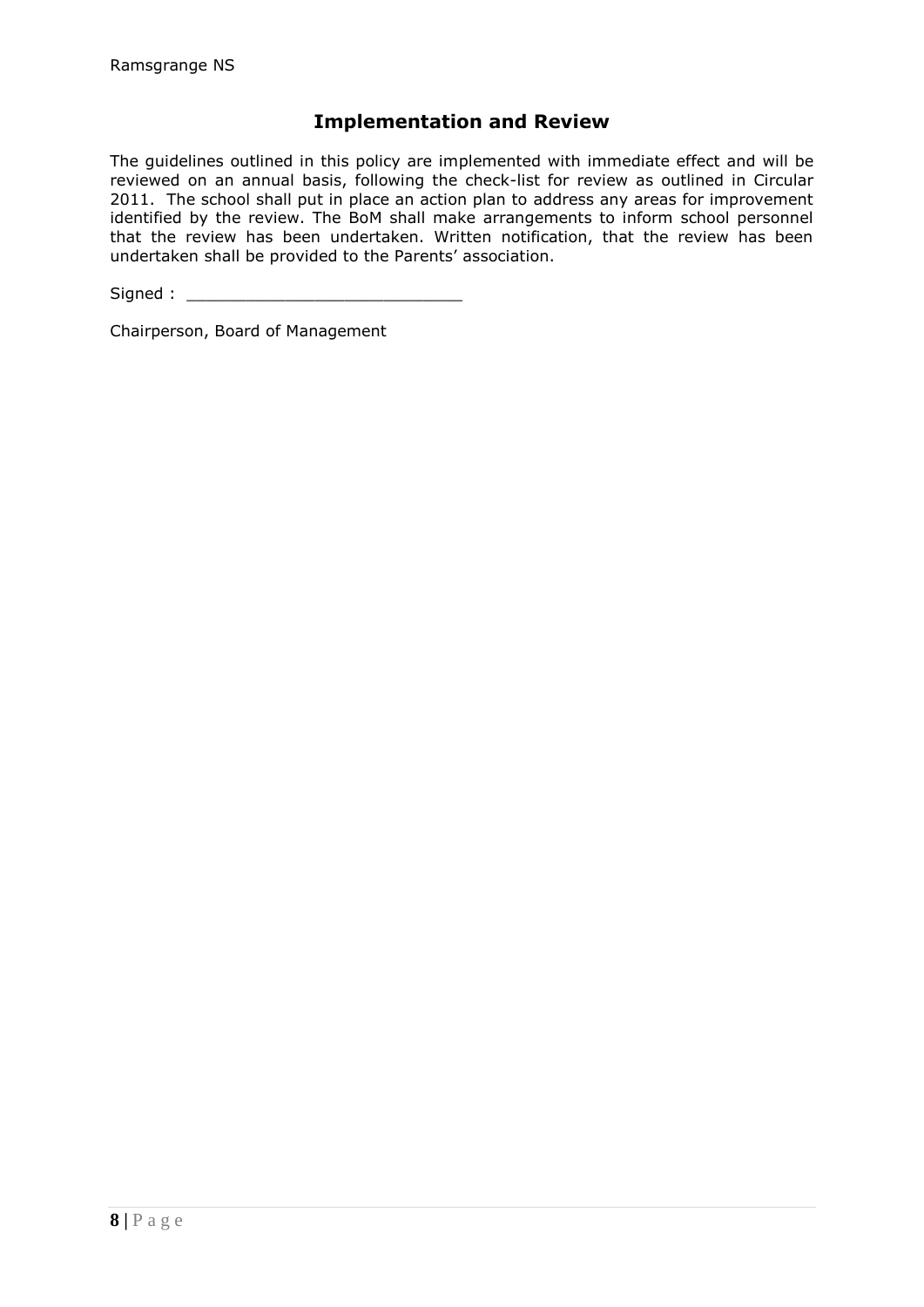## **Appendix 1: Recognising Abuse**

There are four categories of child abuse:

- Neglect
- Emotional abuse
- Physical abuse
- Sexual abuse

## **Definitions**

**Neglect:** Neglect is where the child suffers significant *harm* or impairment of development by being deprived of food, clothing, warmth, hygiene, intellectual stimulation, supervision and safety, attachment to and affection from adults, medical care.

*Harm* can be defined as the ill-treatment or the impairment of the health or development of a child. Significance is determined by health and development of child as compared to that which could reasonably be expected of a child of similar age.

Neglect generally becomes apparent in different ways over a period of time rather than at one specific point. The threshold of significant harm is reached when the child's needs are neglected to the extent that his/her well-being or development is severely affected.

**Emotional Abuse:** This is normally found in a relationship between care-giver and child rather than in a specific event or pattern of events. It occurs when a child's need for affection, approval, consistency and security are not met. It is rarely manifested in terms of physical signs. Examples

- Imposition of negative attributes on children
- Conditional parenting level of care shown is dependant on child's behaviour
- Emotional unavailability of carer/parent
- Inconsistent or inappropriate expectations of child
- Premature imposition of responsibility on child
- Under or over protection of child
- Failure to show interest in, or provide age-appropriate opportunities for childs cognitive and emotional development
- Use of unreasonable or over harsh disciplinary measures
- Exposure to domestic violence

It can be manifested in terms of child's behavioural, cognitive, affective or physical functioning – anxiousness, unhappiness, low self esteem, underachievement. The threshold of significant harm is reached when abusive interactions dominate and become typical of relationship between child and parent/carer.

**Physical Abuse:** Any form of non-accidental injury or injury which results from wilful or neglectful failure to protect a child. Examples:

- Shaking
- Poisoning
- Excessive force in handling
- Suffocation
- Allowing risk of significant harm
- Munchausen's Syndrome by Proxy i.e. fabricating stories about child's illness secretly administering dangerous drugs.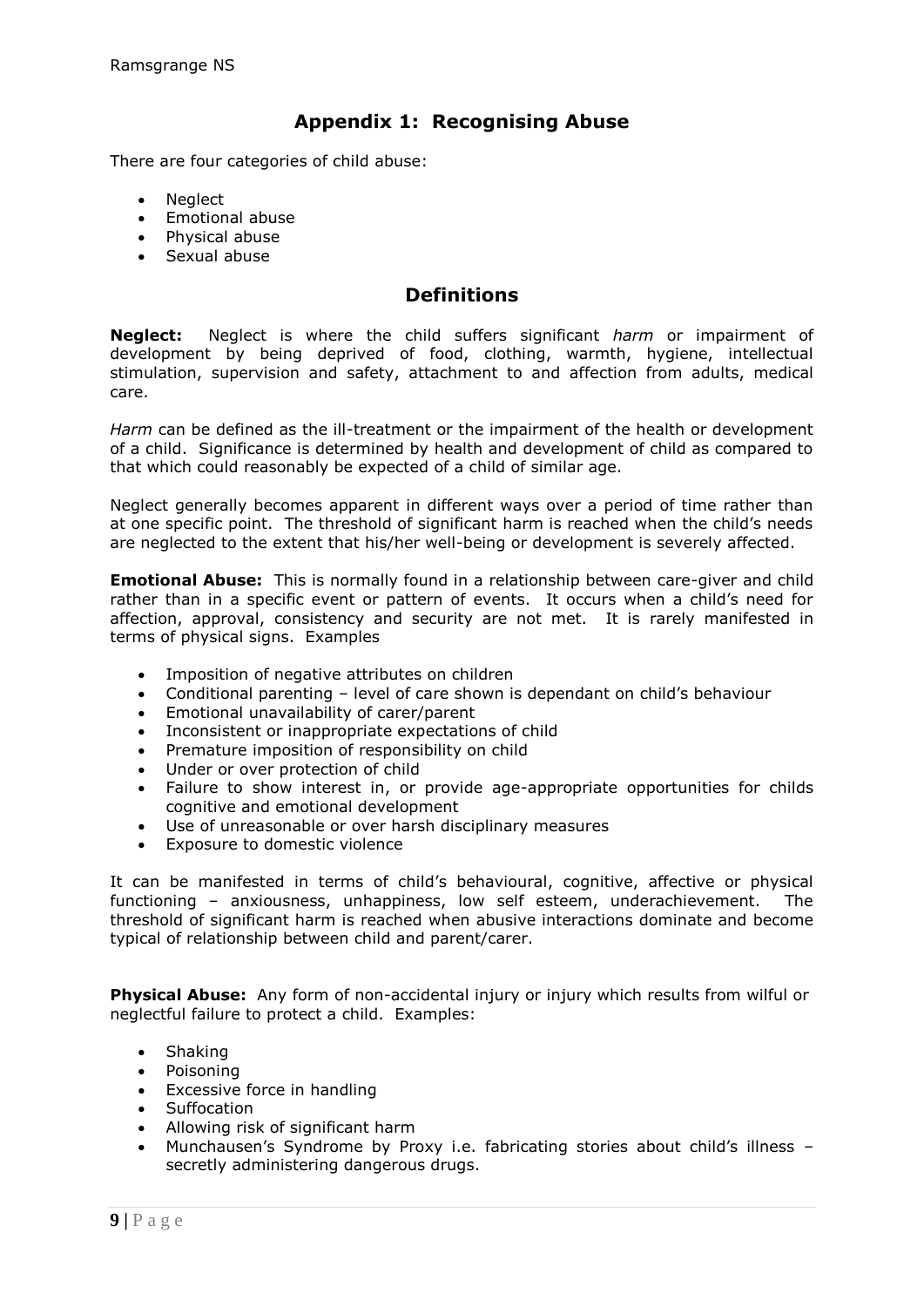**Sexual Abuse:** Occurs when a child is used by another person for his/her gratification or sexual arousal or for that of others. Examples:

- Exposure of sexual organs or any sexual act intentionally performed in presence of child
- Intentional touching or molesting of body of child for purpose of sexual arousal or gratification
- Masturbation in presence of child or involvement of child in act of masturbation
- Sexual intercourse (oral, vaginal, anal) with child
- Sexual exploitation of child. As well as requiring or permitting a child to engage in prostitution or other sexual acts, or pose for purpose of sexual arousal this also includes showing sexually explicit material to children. Child pornography
- Consensual sexual activity involving adult and under age person i.e. under 17
- Non-contact sex abuse Offensive sexual remarks, obscene phone calls

## **Signs and Symptoms of Abuse**

### **Neglect**

- Abandonment or desertion
- Persistently being left alone without adequate care or supervision
- Malnourishment lacking food, inappropriate food or erratic feeding
- Lack of warmth
- Lack of adequate clothing
- Lack of protection and exposure to danger including moral danger
- Persistent failure to attend school
- Failure to thrive not alone due to malnutrition but also due to emotional deprivation
- Failure to provide adequate care for child's medical problems
- Exploited, overworked

**Note:** Distinction can be made between wilful and circumstantial neglect. Wilful neglect generally is deliberate deprivation of child's most basic needs while circumstantial neglect may be due to stress/inability to cope by carer/parent. Neglect is closely correlated with low socio-economic factors and corresponding physical deprivations and is also related to parent incapacity due to learning disability or psychological disturbance.

**Emotional Abuse:** Can be defined in reference to following indices. No one indicator is conclusive to emotional abuse.

- Rejection
- Lack of praise and encouragement
- Lack of comfort and love
- Lack of attachment
- Lack of proper stimulation
- Lack of continuity of care
- Serious over protectiveness
- Inappropriate non-physical punishment
- Family conflicts or violence
- Every child who is abused sexually, physically or neglected is emotionally abused
- Inappropriate expectations of childs behaviour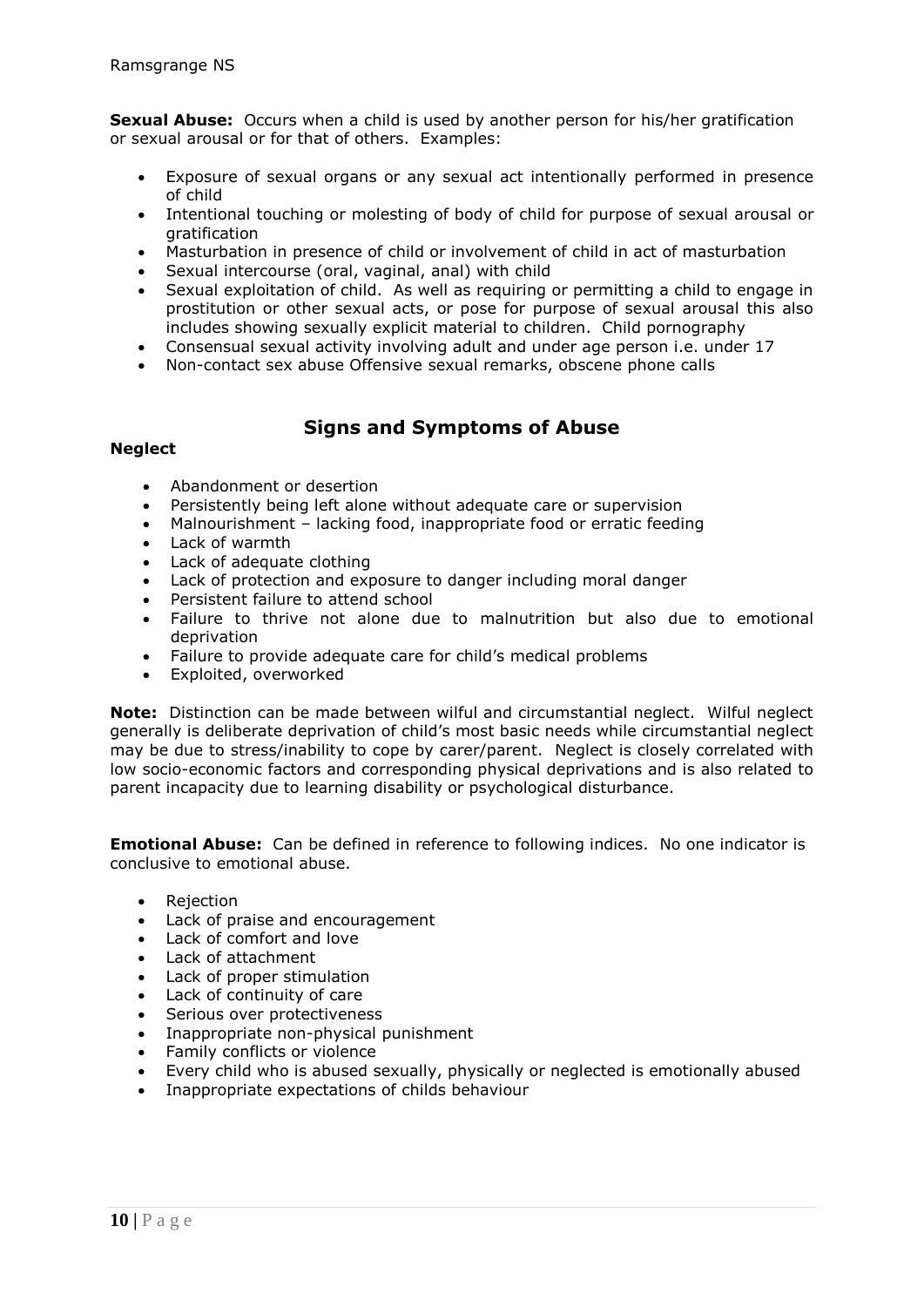## **Physical Abuse**

- Bruises\*
- Fractures
- Swollen joints
- $\bullet$  Burns/scalds  $*$
- Abrasions/lacerations
- Haemorrhages
- Damage to body organs
- Poisonings
- Failure to thrive
- Coma/unconsciousness
- Death
- \*More detail on these on page 127-128 Children First

**Sexual Abuse:** Rarely involves one incident and usually occurs over number of vears. Cases usually come to light through disclosure by child or siblings/friends, suspicions of an adult, due to physical symptoms. Physical signs may not be evident due to nature of abuse and fact that disclosure was made some time after abuse took place.

### **Physical and behavioural signs**

- Bleeding from vagina/anus
- Difficulty/pain in passing urine/faeces
- Infection, vaginal discharge, warts/rash in genital area
- Noticeable and uncharacteristic change of behaviour
- Hints about sexual activity
- Age inappropriate understanding of sexual behaviour
- Inappropriate seductive behaviour
- Sexually aggressive behaviour with others
- Uncharacteristic sexual play with peers/toys
- Unusual reluctance to join in normal activities which involve undressing games/swimming

## **Particular signs in young children (0-10)**

- Mood change
- Lack of concentration change in school performance
- Bed wetting/soiling
- Psychosomatic complaints: pains, headaches
- Skin disorders
- Nightmares, change in sleep pattern
- School refusal
- Separation anxiety
- Loss of appetite
- Isolation

#### **Particular signs in older children (10+)**

- Mood change
- Running away
- Drug, alcohol, solvent abuse
- Self mutilation
- Suicide attempts
- Delinquency
- Truancy
- Eating disorders
- Isolation

All signs need careful assessment to child's circumstances.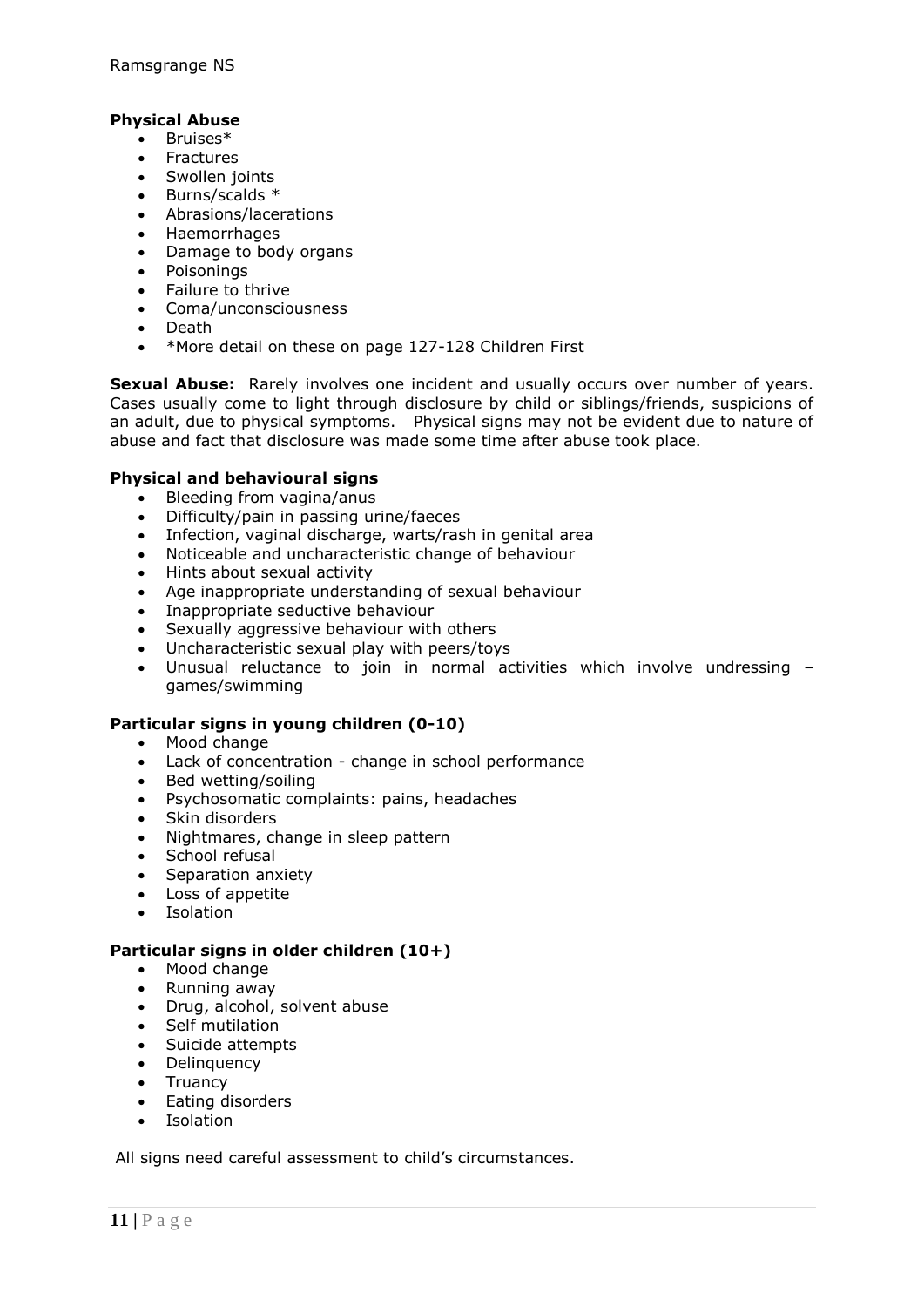## **Appendix 2: How to Handle Disclosures from a Pupil**

An abused child is likely to be under severe emotional stress and a staff member may be the only adult whom the child is prepared to trust. Great care should be taken not to damage that trust.

Staff members need to respond to disclosure using tact and sensitivity. Need to reassure child, retain trust while explaining need for action and possible consequences. It is important to tell the child that everything possible will be done to protect and support him/her but not to make promises that cannot be kept e.g. not to tell anyone.

The following action should be taken:

- Listen to the child
- Don't ask leading questions nor make suggestions to child
- Offer reassurance but do not make promises
- Don't stop a child recalling significant events
- Don't over react
- Explain that further help may have to be sought
- Record discussion accurately and retain the record
- Report information to DLP
- Give record of discussion to DLP who should retain this
- It is very important that staff notes carefully what they saw and when. Any comment by a child of how an injury occurred should be recorded. All records so created should be regarded as highly confidential and retained in a secure location by the DLP.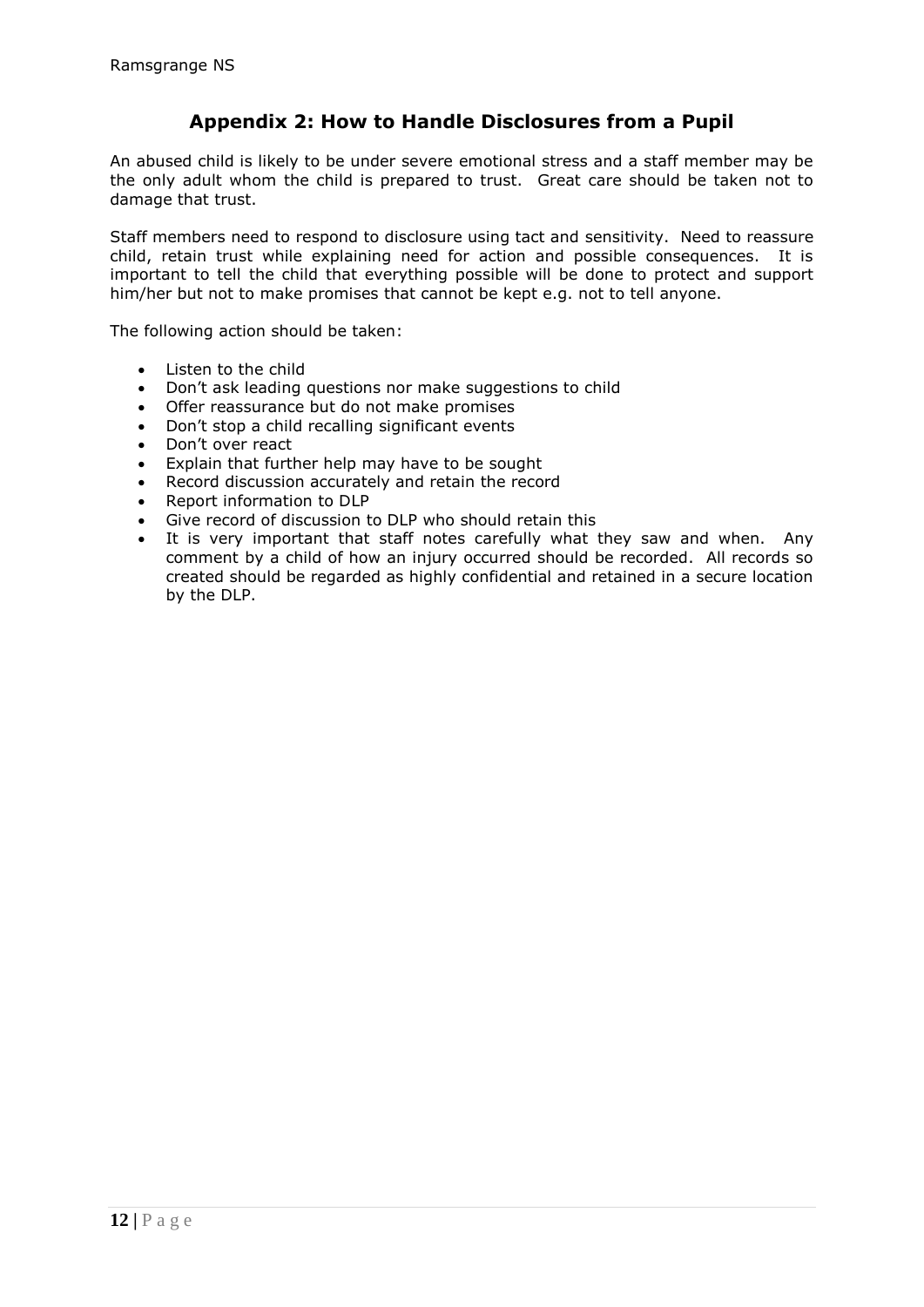## **Appendix 3: Child Protection Meetings/Case Conferences**

The child protection conference is an essential mechanism in health boards in the effective operation of the child protection services under the Child Care Act 1991. It is a forum for the co-ordination of information from all relevant sources including where necessary school employees. The child protection conference plays a pivotal role in making recommendations and planning for the welfare of children who may be at serious risk.

The procedure undertaken should a staff member be requested to attend care conferences are as follows:

- A child request will be made by the Health Board for a school employee to attend a child protection conference to the DLP
- Board of Management Chairperson may through the DLP request appropriate authorities to clarify why the attendance of the school employee at the child protection conference is necessary and who else will be present
- Substitute costs will be met by the DES in respect of teachers attending during school hours. A letter from the health board confirming attendance of teacher to be submitted to DES together with application for payment
- The person attending a child protection conference should provide a report to the conference on a form provided by the Health Board. Different health boards may have different reports
- The professional, according to Children First Guidelines, should always be informed when children and/or parents/guardians are going to be present at child protection conferences. Any school personnel who may have a concern about parent/guardian involvement should contact chairperson of child protection conference in advance for guidance
- The conference may recommend that agencies provide resources and services to the family. Participants may provide undertakings regarding actions that they agree to take. Recommendations may include the board taking legal advice with respect to an application for a Court Order to protect the child
- The school employee may be requested to keep the child's behaviour under closer observation, in a manner that is not inconsistent with the school employee's existing duties to his/her class as a whole. This may include observing a child's behaviour in terms of peer interactions, school progress, informal conversation
- In all cases, individuals who refer or discuss their concerns about the care and protection of children with Health Board staff should be informed of the steps to be taken by the professionals involved. Wherever appropriate and within the limits of confidentially, Health Board staff have a responsibility to inform persons reporting the alleged child abuse and other professionals about the outcomes of any enquiry or investigation into that reported concern.

## **Roles and Responsibilities of Child Protection Participants**

Not withstanding the pivotal role of the chairperson, the quality and effectiveness of a child protection conference will depend on the willingness and commitment of all participants, particularly with regard to the following factors:

- Adequate preparation
- Provision of written reports which cover information about the child and parents/carers, past and present concerns, own current involvement and factually based assessment of the current situation and recommendations
- Open mindedness and willingness to constructively debate conflicting views, always keeping the welfare of the child paramount
- Respect for the contribution of all participants, irrespective of status or previous disagreement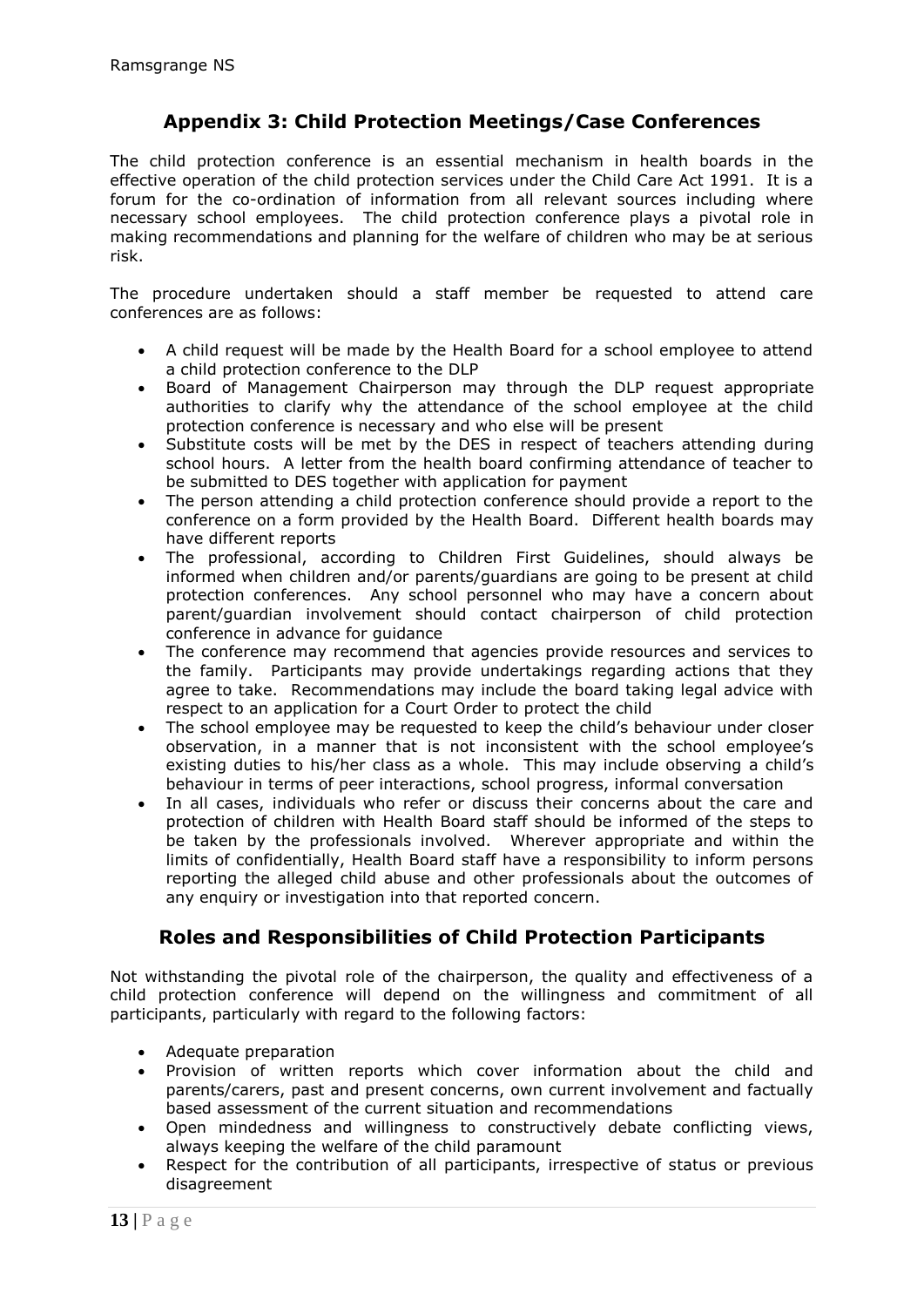- Sensitivity to the feeling of the family members present
- Acceptance of individual responsibilities and tasks and commitment to carry them out.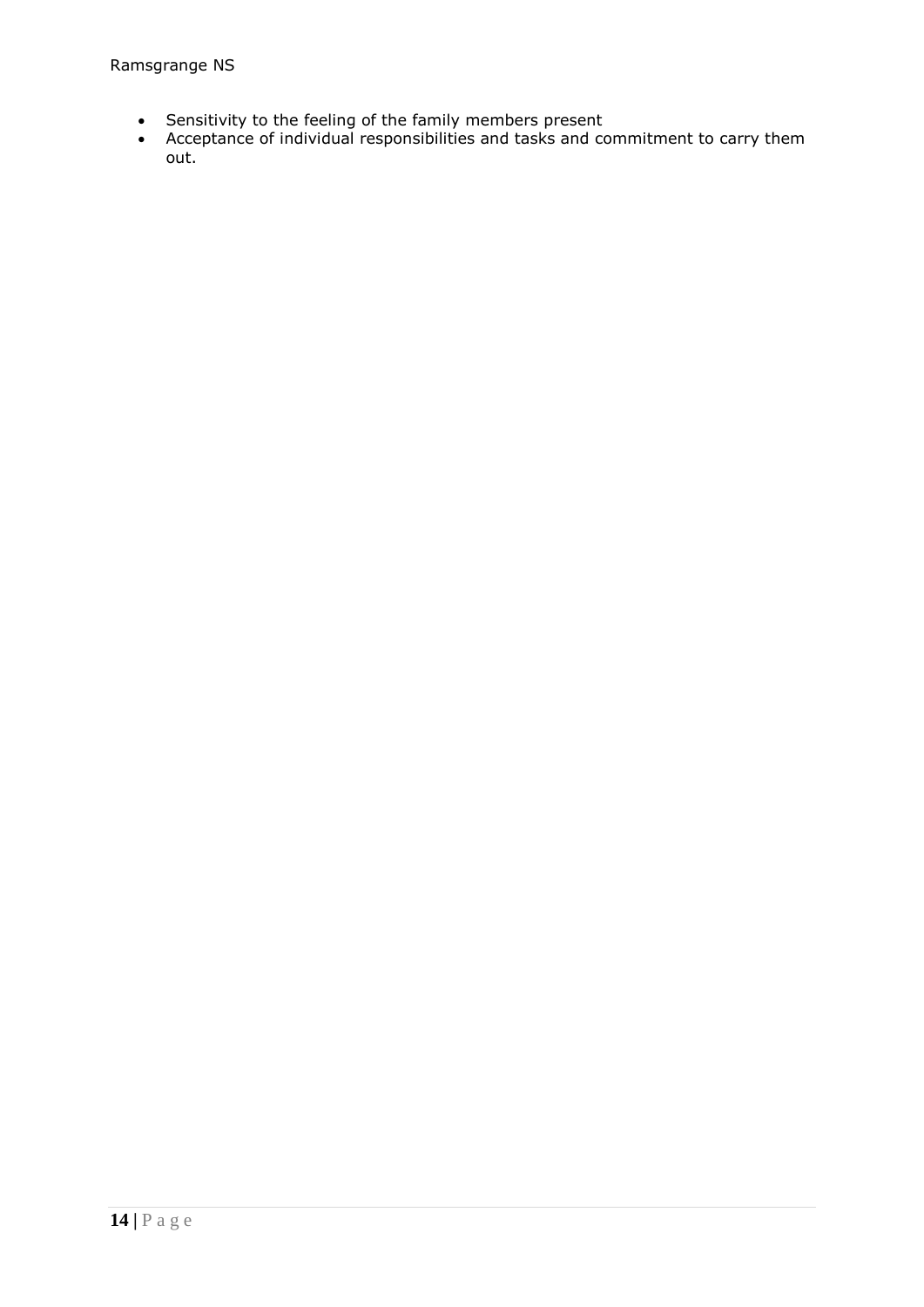## **APPENDIX A**

#### **Child Protection Practices**

The staff and BoM of this school have identified the following as areas of specific concern in relation to Child Protection. Following discussion and consultation, the staff and BoM have agreed that the following practices be adopted:

 Physical contact between school personnel and the child should always be in response to the needs of the child and not the needs of the adult.

While physical contact may be used to comfort, reassure or assist a child, the following should be factors in determining its appropriateness:

- It is acceptable to the child
- It is open and not secretive
- The age and developmental stage of the child

School personnel should avoid doing anything of a personal nature for children that they can do for themselves.

School personnel should never engage in or allow:

- The use of inappropriate language or behaviours
- Physical punishment of any kind
- Sexually provocative games or suggestive comments about or to a child
- The use of sexually explicit or pornagraphic material

All media products (CDs, DVDs etc. should be checked for their appropriateness with regard to age and suitability.

#### **Visitors/Guest Speakers**

Vetted guest speakers and visiting teachers of varying disciplines, employed by the BoM of Ramsgrange NS to perform specific duties, will be left work with a class alone at the Principal's discretion

Visitors/Guest speakers should never be left alone with pupils. The school (principal/ teachers) has a responsibility to check out the credentials of the visitor/guest speaker and to ensure that the material in use is appropriate.

#### **Children with specific toileting/intimate care needs**

- In all situations where a pupil needs assistance with toileting/intimate care, a meeting will be convened, after enrolment and before the child starts school, between parents/guardians, class teacher, special needs assistant, Principal and if appropriate the pupil. The purpose of the meeting will be to ascertain the specific needs of the child and to determine how the school can best meet those needs
- The staff to be involved in this care will be identified and provision will be made for occasions when the particular staff involved are absent. A written copy of what has been agreed will be made and kept in the child's file
- Two members of staff will be present when dealing with intimate care/toileting needs. Any deviation from the agreed procedure will be recorded and notified to the DLP and the parents/guardians.

#### **Toileting accidents**

Clean underwear and suitable clothing will be kept in the school so that if a pupil has an 'accident' of this nature, they will in the first instance be offered fresh clothing into which they can change.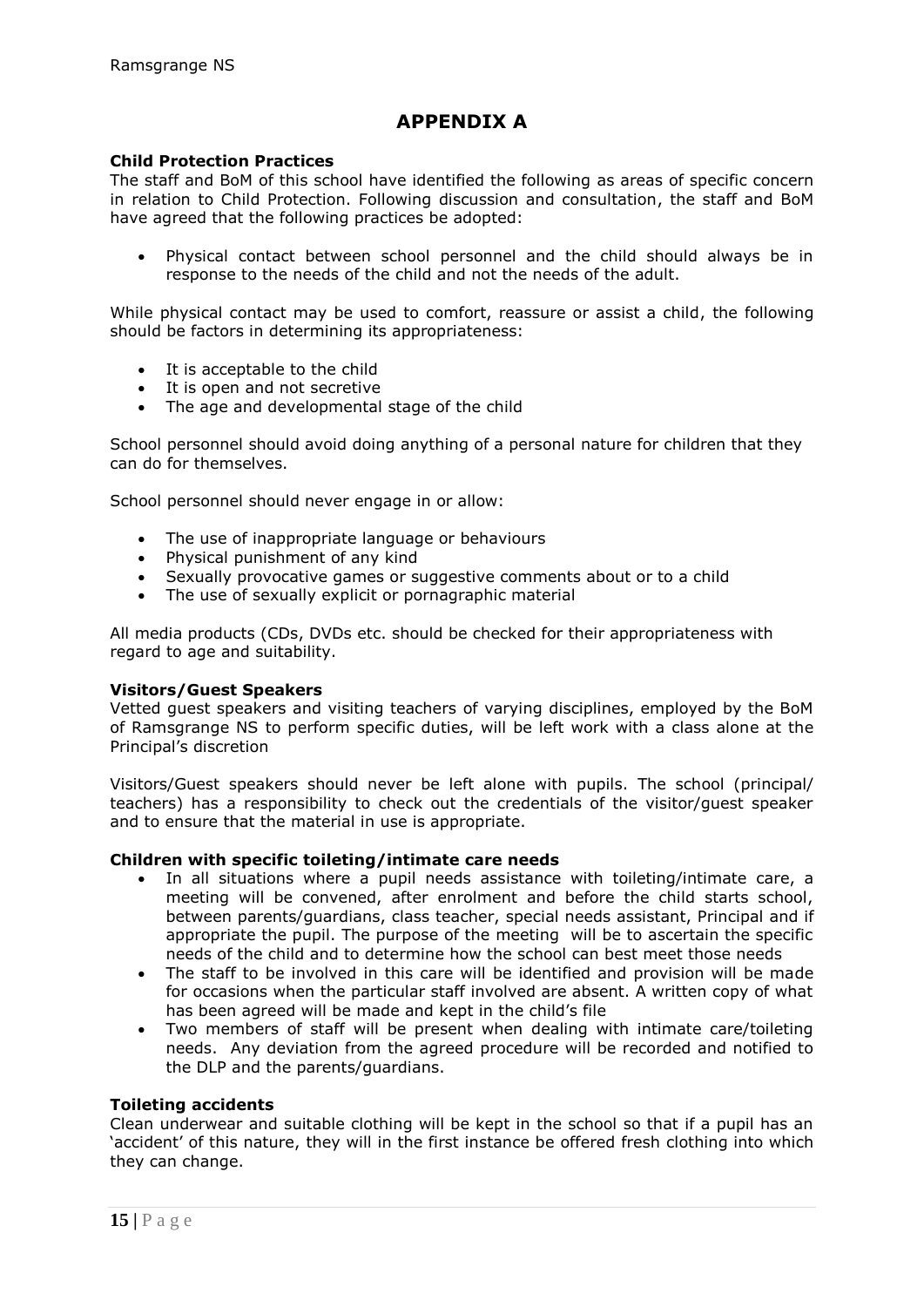If the pupil for whatever reason cannot clean or change themselves and the parents/guardians cannot be contacted, the child will be assisted by members of staff familiar to the child. In all such situations, two members of staff should be present. A record of all such incidents will be kept and Principal and parents will be notified.

### **Accidents**

While every precaution will be taken under our Health and Safety Statement to ensure the safety of children, we realise that accidents will happen. Accidents will be noted in our Incident book and will be addressed under our Accident Policy as part of Health and Safety.

#### **On-to-one teaching**

- It is the policy in this school that one-to-one teaching is often in the best interest of the child
- Every effort will be made to ensure that this teaching takes place in an open environment
- Parents of children who are to be involved in one-to-one teaching will be informed and their agreement sought
- Work being carried out by Special Needs Assistants will be carried out under the direction of the class teacher in an open environment.

## **Changing for games/ PE / Swimming**

Pupils will be expected to dress and undress themselves for Games/ PE/ Swimming. Where assistance is needed this will be done in the communal area and with the consent of parents. Under no circumstances will members of staff/ volunteers be expected to or allowed to dress/undress a child in a cubicle/private area. In such situations where privacy is required, the parents/guardians of the child will be asked to assist the child. Ramsgrange NS will endeavour to have two male volunteers/member of staff in the male changing area and two female members of staff/ volunteers in the female changing area.

The BoM of Ramsgrange NS has requested that all swimming volunteers apply to be vetted for 2011 -2012 school year. In the interim, a Volunteer Form approved by the CPSMA will be in use. At all times there must be adequate supervision of pupils. While every effort will be made to adhere to best practice as agreed and outlined above, in the event of an emergency where this is not possible or practicable, a full record of the incident should be made and reported to the Principal and parents.

#### **Attendance**

Our school attendance will be monitored as per our attendance policy. With regards to child protection, we will pay particular attention to trends in non-attendance. We will also monitor non-attendance in correlation with signs of neglect/physical/emotional abuse.

#### **Behaviour**

Children are encouraged at all times to play co-operatively and inappropriate behaviour will be addressed under our Code of Behaviour. If an incident occurs which we consider to be of a sexualised nature we will notify the DLP who will record it and respond to it appropriately.

#### **Bullying**

Bullying behaviour will be addressed under our Anti-Bullying policy. If the behaviour involved is of a sexualised nature or regarded as being particularly abusive, then the matter will be referred to the DLP.

#### **Children travelling in staff cars**

Members of the school staff will not carry children alone in their cars at any time.

#### **Communication**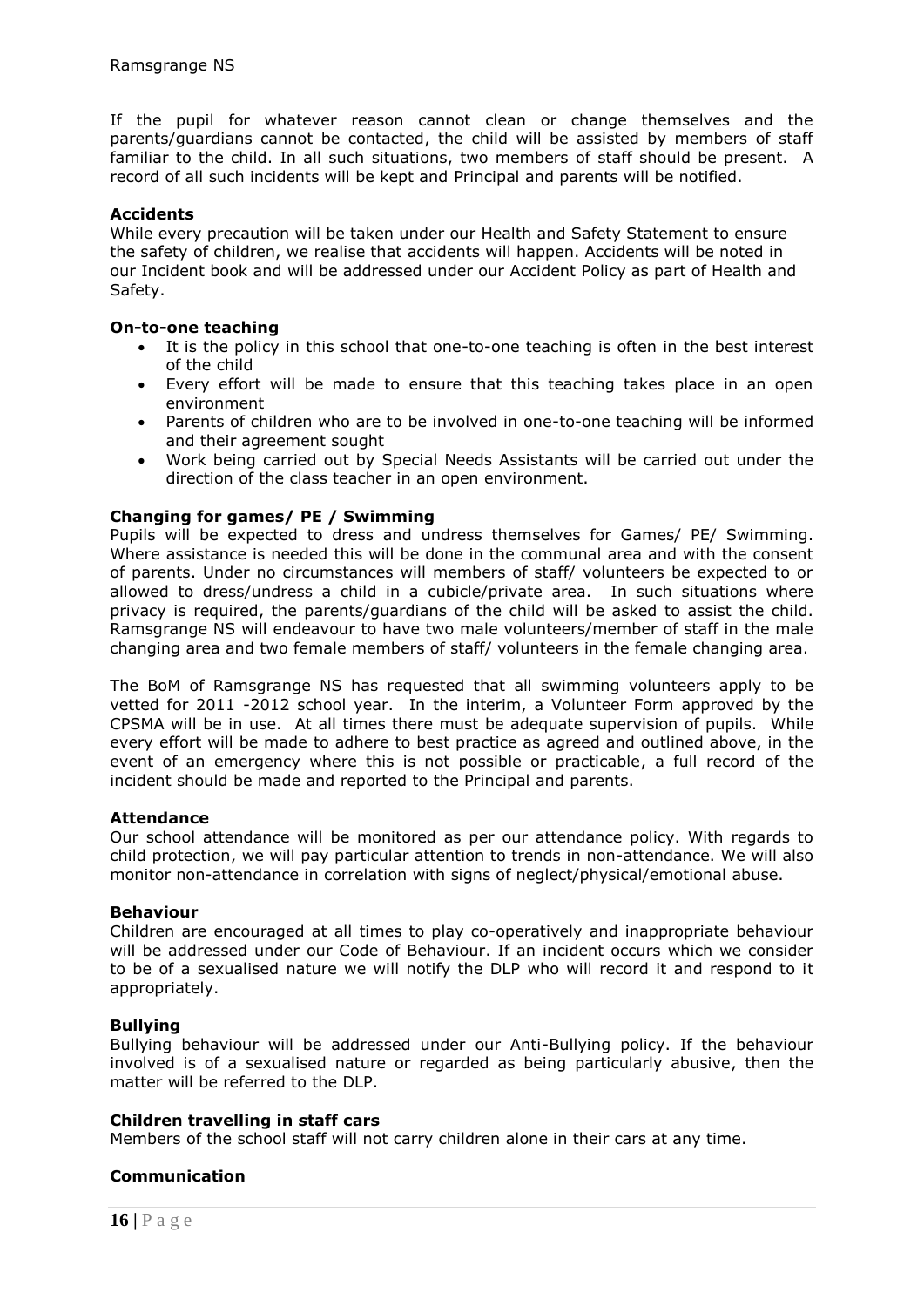Every effort will be made to enhance pupil-teacher communication. If pupils have concerns they will be listened to sympathetically. The SPHE/Oral Language/RE programmes allow for open pupil-teacher communication, which is hoped will aid the pupil-teacher relationship. If teachers have to communicate with pupils on a one-to-one basis, they are requested to leave the classroom door open or request a colleague to attend. Further details on communications are found in the school's Communication Policy.

### **Induction of Staff**

The DLP will be responsible for informing all new teachers and ancillary staff of the Child Protection Guidelines and Procedures (DES, 2001) and Children First Guidelines (1999), but particularly the recently published Children First – National Guidance for the Protection and Welfare of Children (2011). The DLP will give a copy of the Child Protection Guidelines and Procedures, Chapters 3 & 4 and Appendix 1 of Children First and this Child Protection Policy to all new staff. All new teachers are expected to teach the designated SPHE objectives for their class. A member of staff, once trained, will be responsible for the mentoring of new teachers and will be responsible for supporting new teachers as they implement the SPHE objectives. Ramsgrange NS is responsible for ensuring that new teachers know how to fill in the roll book correctly and informing the teacher of record keeping procedures within the school.

### **Induction of Pupils**

All parents and children will be made aware of attendance rules and their implications as laid down in the Education Welfare Act (2000). All parents will be informed of the programmes in place in the school that deal with personal development e.g. RSE, Walk Tall, Stay Safe and SPHE. All new parents will be given a copy of the school's enrolment policy, which outlines the procedures parents and children should use when contacting the school if there are absences or concerns of an educational/personal/family matter. Parents are encouraged to make an appointment with the class teacher/principal if they wish to discuss their child's progress. All parents will be given a copy of the school's Code of Behaviour and Anti-Bullying policies.

#### **Internet Safety**

It is the intention of the Principal and Staff at Ramsgrange NS to ensure that child protection concerns will be addressed in the school's Acceptable Use Policy as part of its Information and Communication Technology policy. The Stay Safe lessons in each classroom will be supplemented with a lesson from the Webwise resource pack recently made available to schools. We hope to hold annual meetings during which parents will be invited to attend a session with an invited speaker to stay abreast of the ever-changing situation regarding internet access.

#### **Record Keeping**

Teachers will keep records on each child's reports using Ramsgrange NS Record Keeping Sheets. These records are kept in the drawer of each teacher's desk. Roll books will be updated daily. Sensitive information regarding children will be shared on a need-to-know basis. All educational files of pupils who no longer attend this school are kept in the filing cabinet in the office. Further details on record keeping will be found in the school's Record Keeping Policy.

#### **Supervision**

The school's supervision policy will be followed by all staff to ensure that there is comprehensive supervision of children at all breaks. A rota will be displayed to cover 11 o'clock and lunchtime breaks. See Supervision Policy for agreed rules around break-times and procedures around teacher absences.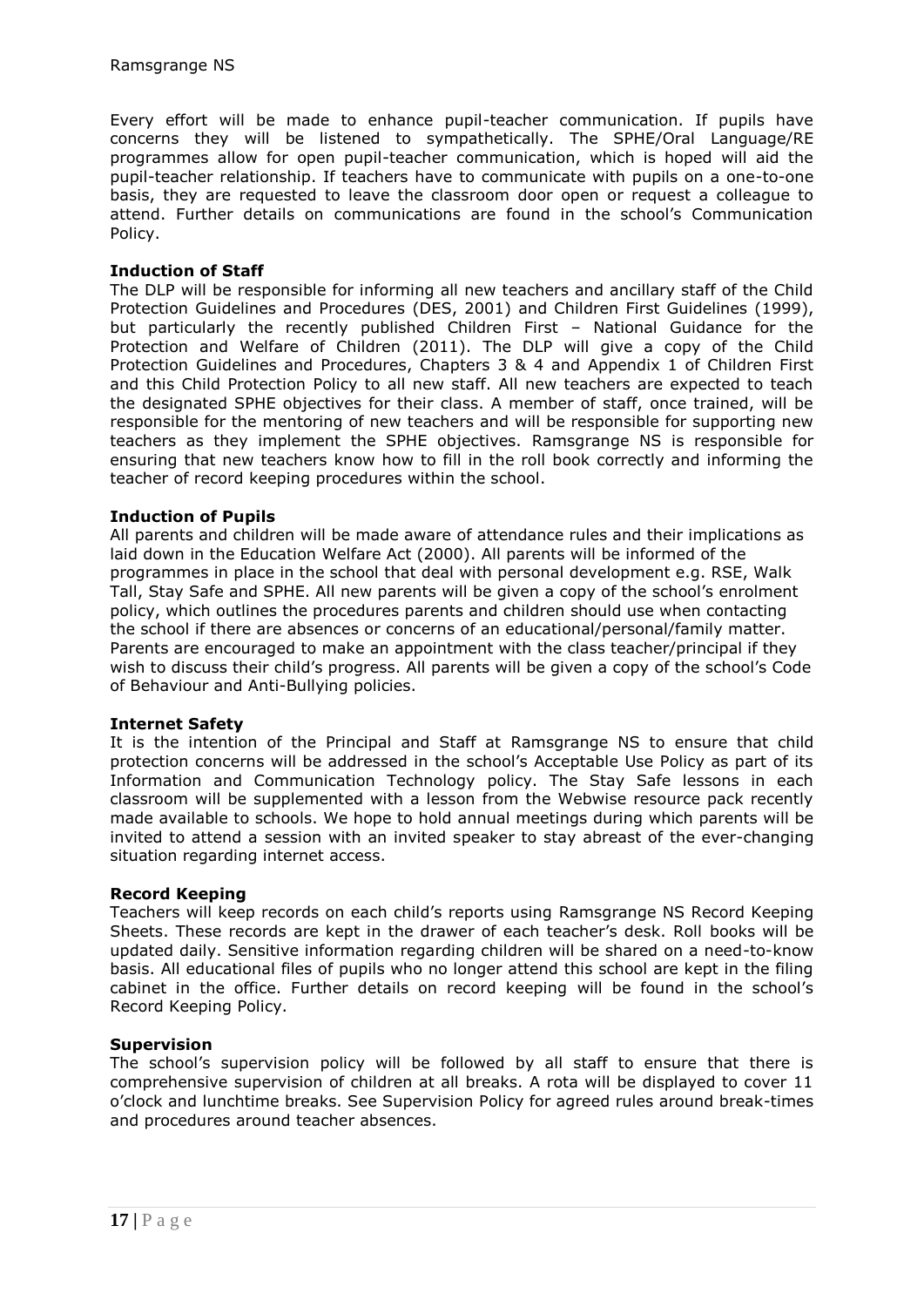## **Visibility**

Teachers will ensure that children are visible in the school playground. Children will not be allowed to spend time in classrooms, toilets or sheds where they would not be under adult supervision. They are not to leave the school playground or to engage with adults who are outside of the school playground.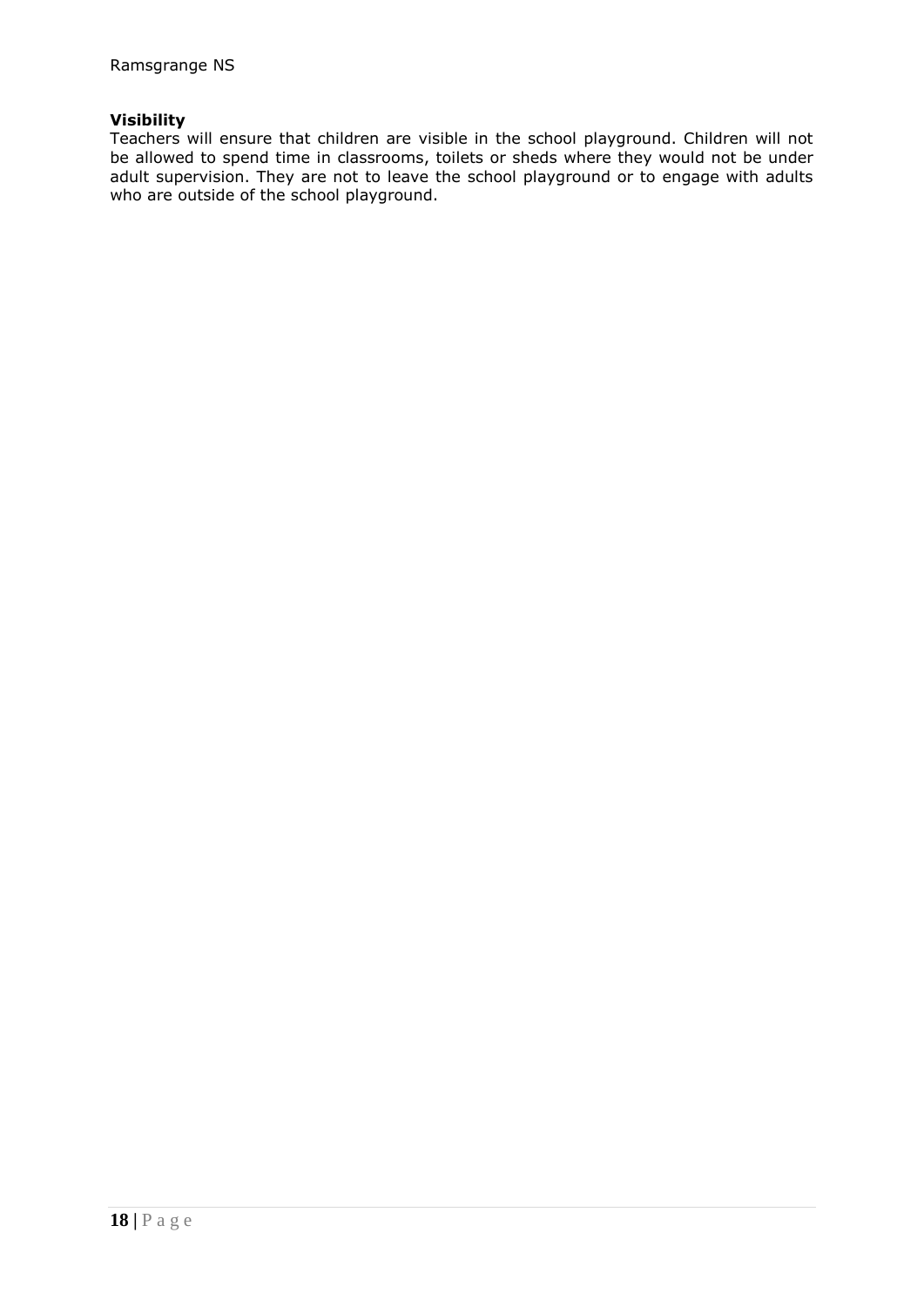## **Appendix B**

### **Reporting Form for Child Protection and Welfare Concerns to a Health Board**

- 1. Date of Report
- 2. Name of person reporting
- 3. Address of person reporting
- 4. Relationship of reporting person with the child concerned
- 5. Method of report (telephone call, personal call to office)
- 6. Family Details

l

## **Details of Child Concerned**

**Surname Forename DOB Male/female Alias (known as) Address:**

**Correspondence address (if different)**

### **Telephone number**

7. State whether you consider your report to indicate (a) suspected or actual child abuse or (b) need for family support, giving reasons

|         | Physical<br>Abuse | Sexual<br>Abuse | Emotional<br>Abuse | <b>Neglect</b> |
|---------|-------------------|-----------------|--------------------|----------------|
| Suspect |                   |                 |                    |                |
| Actual  |                   |                 |                    |                |

8. Details of other family members/household members

| <b>Name</b> | Age | Relationship to<br>child | <b>Employment/School</b> | Location |
|-------------|-----|--------------------------|--------------------------|----------|
|             |     |                          |                          |          |
|             |     |                          |                          |          |
|             |     |                          |                          |          |
|             |     |                          |                          |          |
|             |     |                          |                          |          |

In cases of emergency, or outside Health Board hours, reports should be made to An Garda Síochána.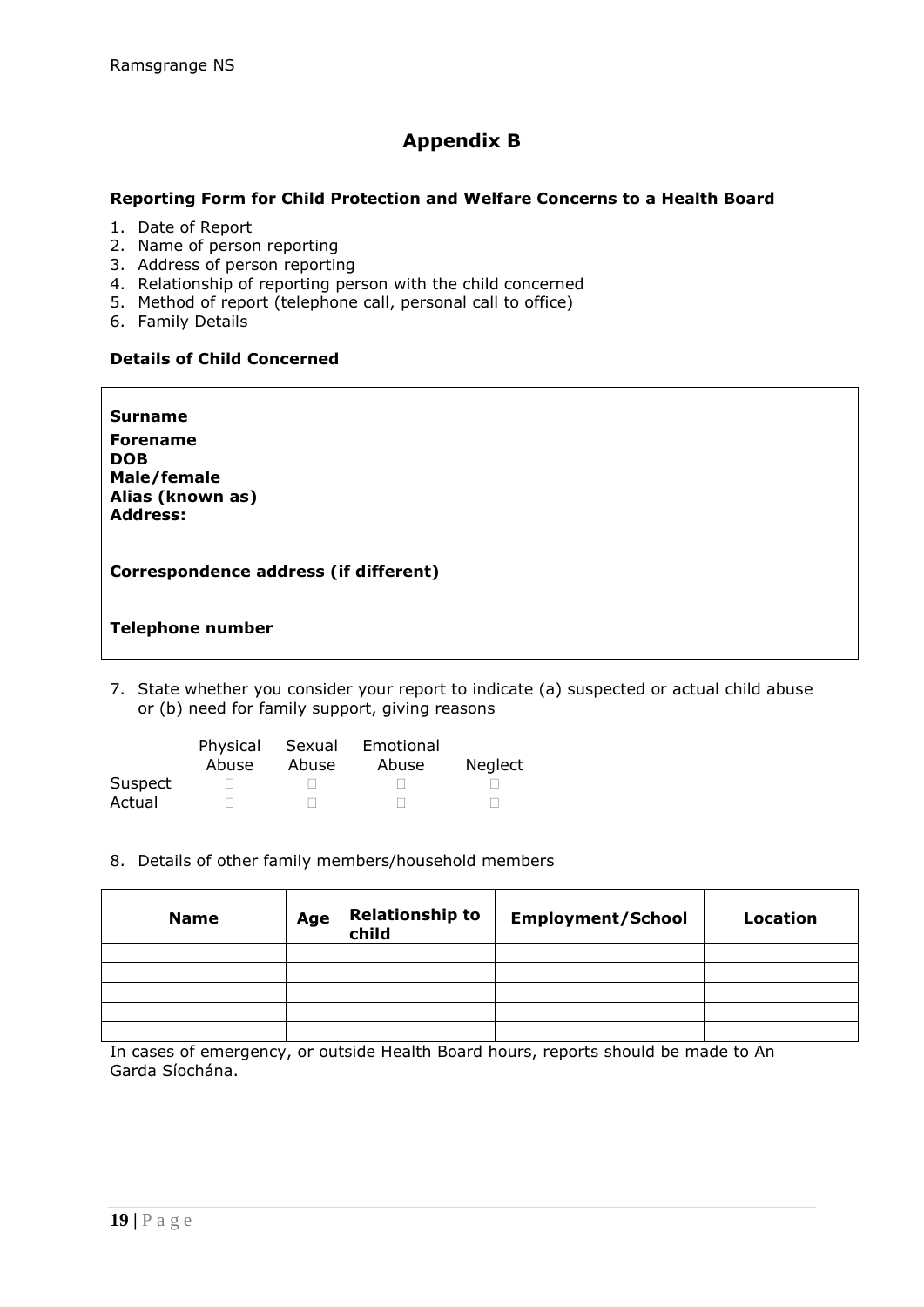9. Name of Other Professionals Involved with Child/ren and/or Parents/Carers.

**Public health nurse: School:**

**General practitioner:**

**Any other agency or professional involved (please describe the nature of any involvement):**

#### **Report Details.**

- 10. Describe, as fully as possible the nature of the problem or incident being reported, giving details of times and dates of individual incidents, the circumstances in which they occurred, any other persons who were present at the time, and their involvement
- 11. Has any explanation been offered by the child, and/or parents/carers, which would account for the current problem or incident? (Details)
- 12.As far as possible, describe the state of the child/ren's physical, mental and emotional well-being.
- 13. If child abuse is being alleged, who is believed to be responsible for causing it?

Include (if known)

Name:

Address:

Degree of contact with child:

Degree of contact with other children:

- 14. Describe (in detail) any risks to which the child/ren in this situation is/are believed to be exposed.
- 15. How did this information come to your attention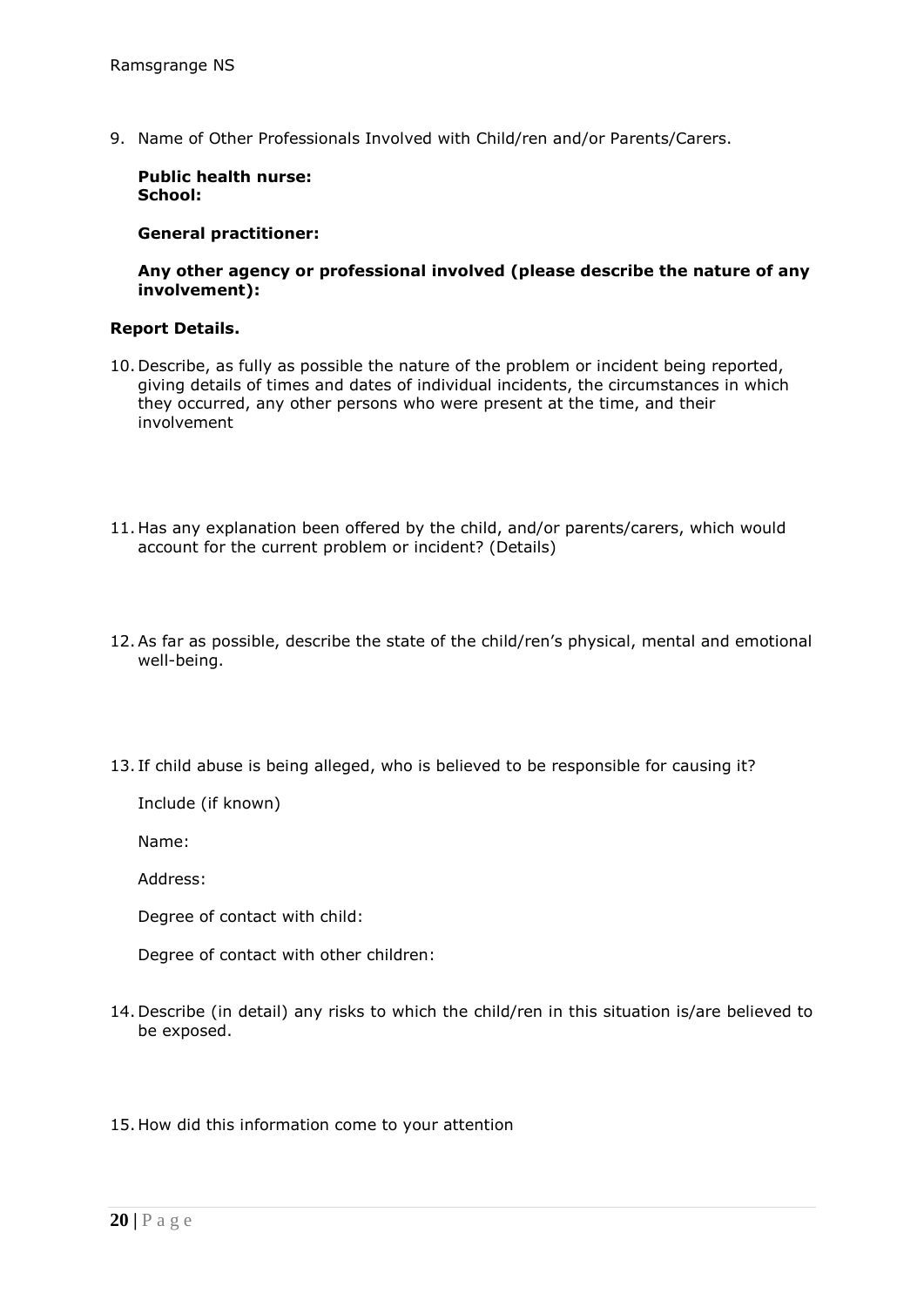Ramsgrange NS

- 16. What has prompted you to report your concern at this time?
- 17. What evidence of harm exists at present?
- 18.Are there any factors in the child and/or parents/carers' present situation, which may have relevance to the current concern? (for example, recent illness, bereavement, separation, addiction, mental health problem or other difficulty)
- 19.Are there any factors in the child and/or parents/carers' situation which could be considered protective or helpful (for example, extended family or community support)?
- 20. Has any action been taken in response to the current concern or incident (Details)
- 21.Are the child's parents/ carers aware that this concern is being reported to the health board?
- 22. Is there a need for urgent protective action at this point?

23.Any other comments.

| Signed: |
|---------|
|         |

*Date: \_\_\_\_\_\_\_\_\_\_\_\_*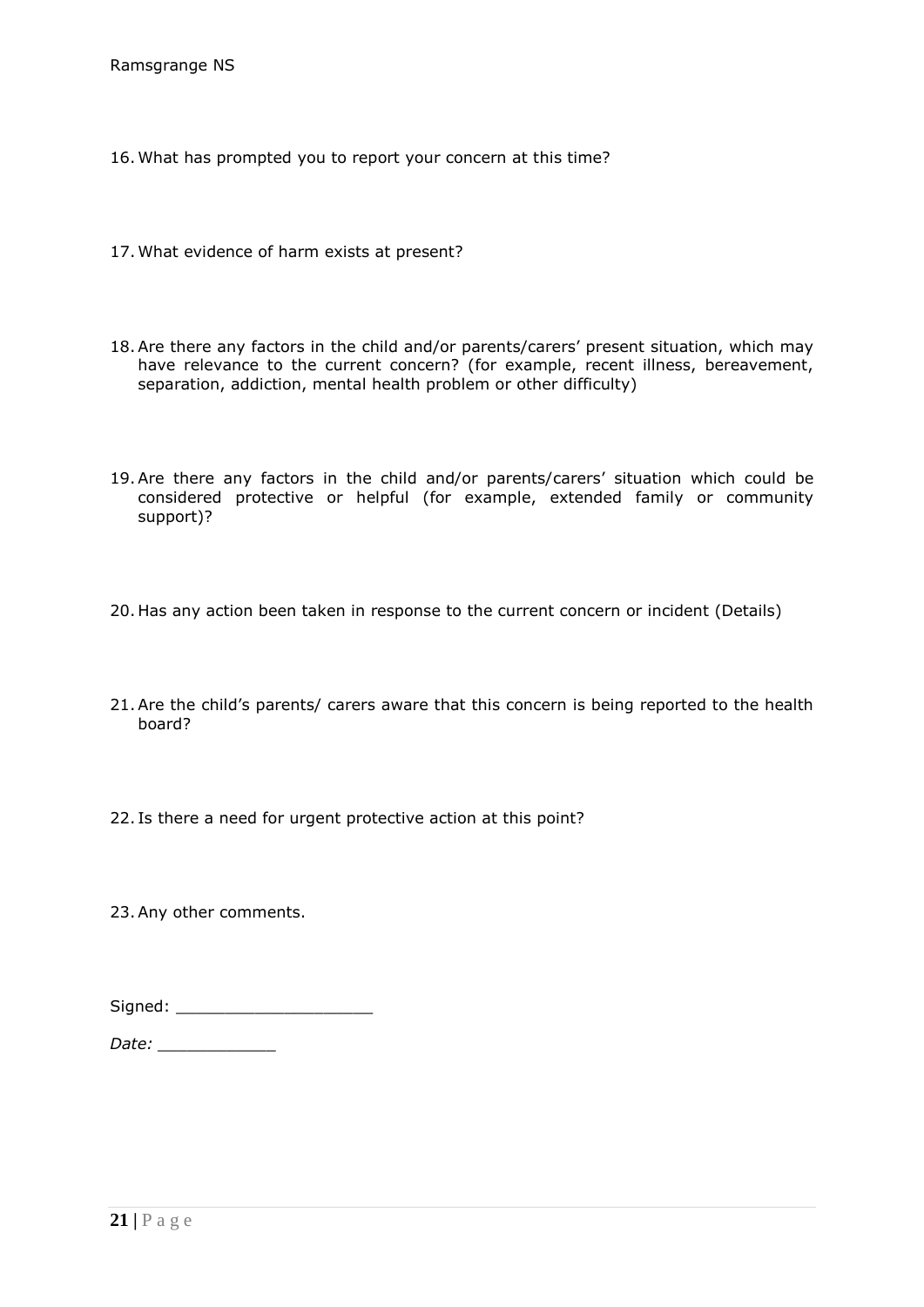# **Appendix C**

Dear Parents/Guardians,

In recent years, as a society, we have become very aware of the problem of child abuse through neglect, emotional, physical or sexual abuse.

Each one of us has a duty to protect children and Children First, the National Guidelines, for the Protection and Welfare of Children noted that teachers, who are the main care givers to children outside the family, are particularly well placed to observe and monitor children for signs of abuse.

In response to this, the Department of Education and Skills published Guidelines and Procedures for all schools in relation to child protection and welfare. These guidelines promote the safety and welfare of all children and are to be welcomed.

The Board of Management of Ramsgrange NS has adopted these guidelines as school policy. Consequently, if school staff suspect or are alerted to possible child abuse, they are obliged to refer this matter to the Health Service Executive (HSE). The HSE will then assess the situation and provide support for the child concerned.

Children First, the National Guidelines for the Protection of Children may be assessed on the website of the Department of Health and Children [\(www.dohc.ie\)](http://www.dohc.ie/) and the Department of Education and Skills Child Protection Guidelines can be read on the Department's website [\(www.education.ie\)](http://www.education.ie/). Parents/Guardians are also welcome to look through the guidelines here at the school.

Yours sincerely,

**Mrs Lorraine Cooper** Principal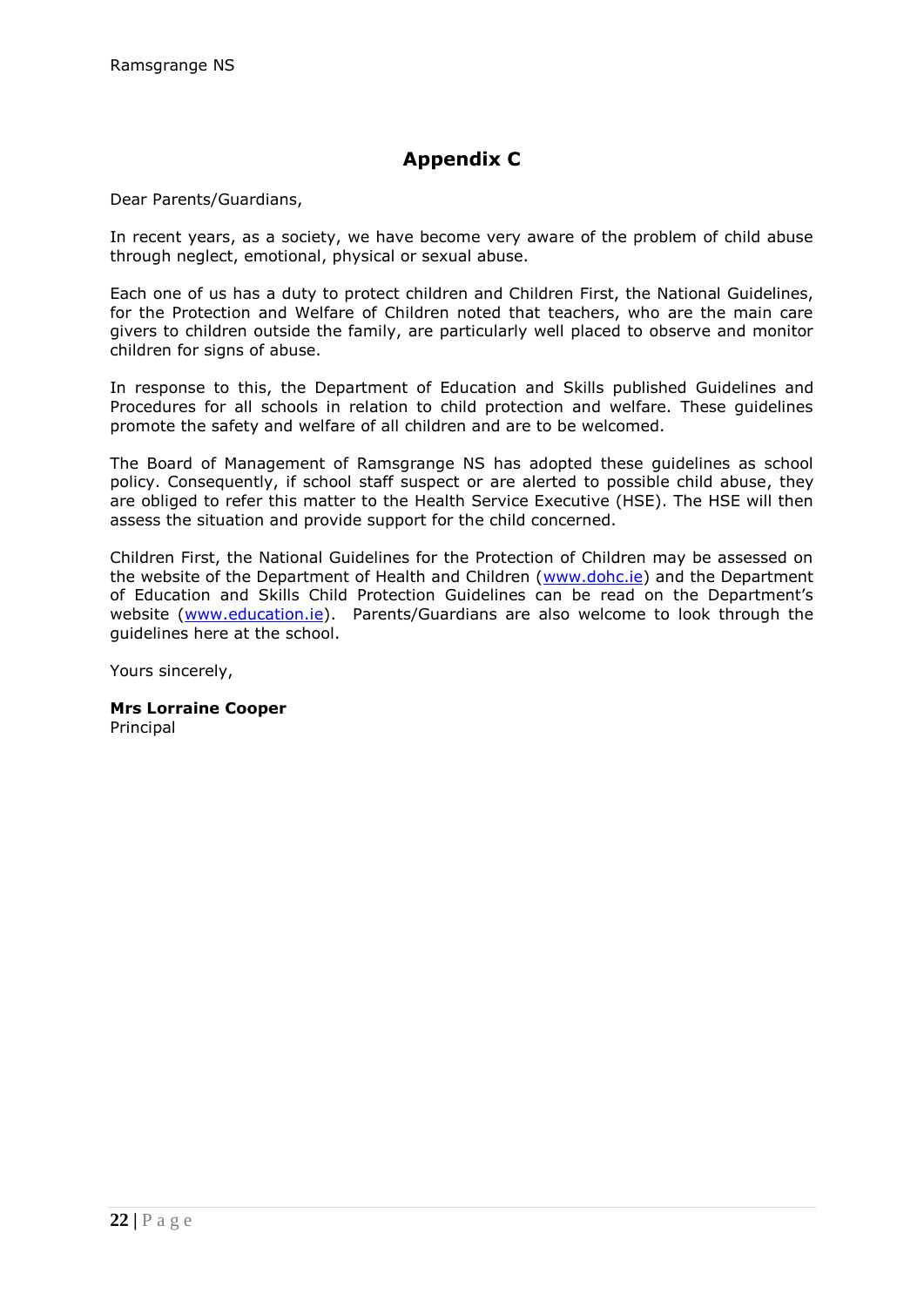## **Child Protection Contacts**

**Designated Liaison Person**

**Mrs Lorraine Cooper**

**Deputy DLP**

### **Mrs Ciara Morrissey**

**Garda Station Telephone: 051 389102 (Duncannon) 051 388103 (Campile) 051 421204 (New Ross)**

**Local Contact For 'The Children and Family Social Services of the HSE'**

> **TELEPHONE: 053 9123522**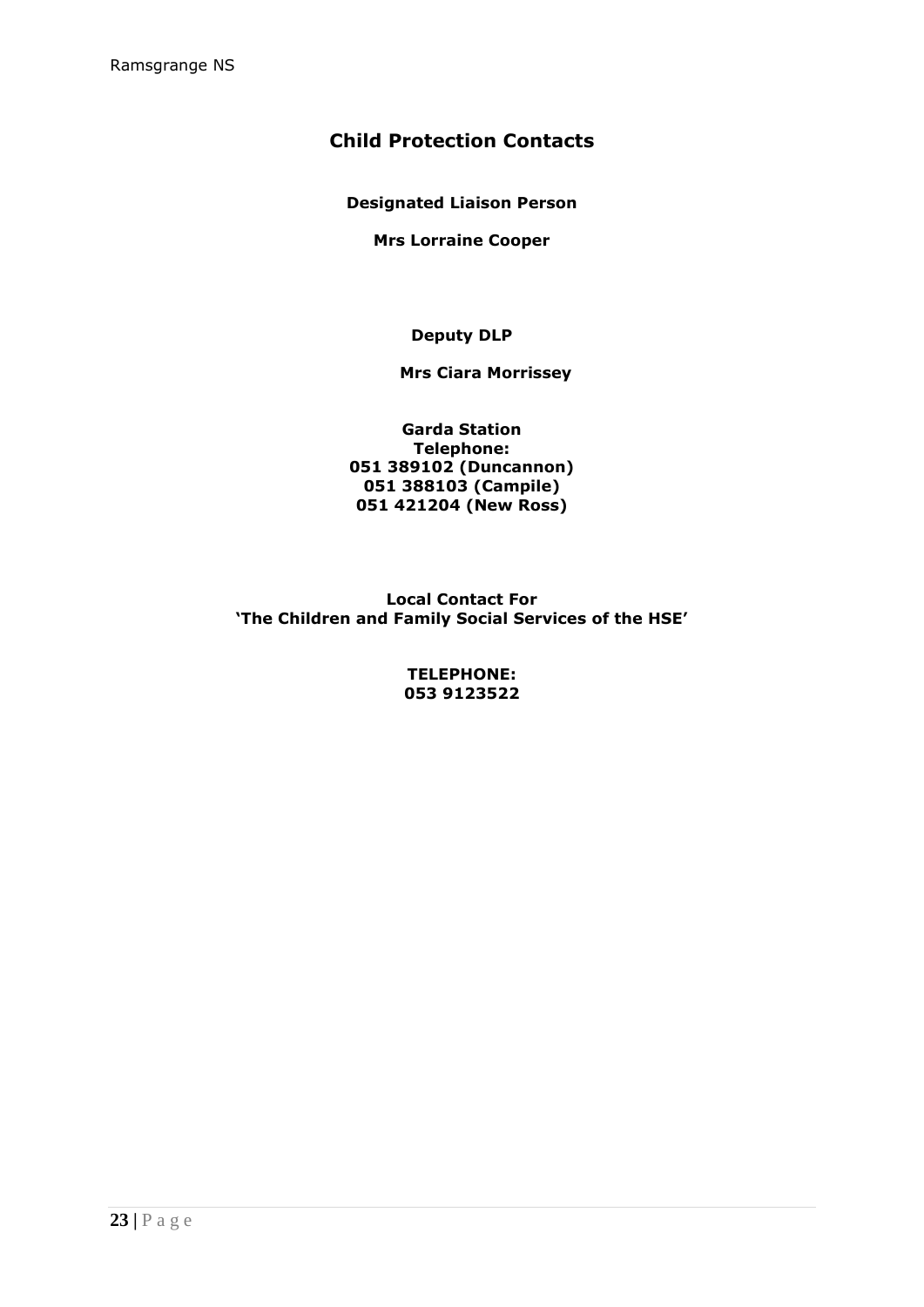# **CHILD PROTECTION POLICY OF RAMSGRANGE NATIONAL SCHOOL**

The Board of Management recognises that child protection and welfare considerations permeate all aspects of school life and must be reflected in all of the school's policies, practices and activities. Accordingly, in accordance with the requirements of the Department of Education and Skills' Child Protection Procedures for Primary and Post Primary Schools, the Board of Management of Ramsgrange National School has agreed the following child protection policy:<br>1 The Board of Management has adopted and

1. The Board of Management has adopted and will implement fully and without modification the Department's Child Protection Procedures for Primary and Post Primary Schools as part of this overall child protection policy.<br>
2. The Designated Liaison Person (DLP) is

2. The Designated Liaison Person (DLP) is Lorraine Cooper 3. Lorraine Cooper 3. Lorraine Cooper 3. The Deputy Designated Liaison Person (Deputy DLP) is

4. In its policies, practices and activities, Ramsgrange National School will adhere to the following principles of best practice in child protection and welfare:

The school will

- Recognise that the protection and welfare of children is of paramount importance, regardless of all other considerations;
- Fully co-operate with the relevant statutory authorities in relation to child protection and welfare matters
- Adopt safe practices to minimise the possibility of harm or accidents happening to children and protect workers from the necessity to take unnecessary risks that may leave themselves open to accusations of abuse or neglect;
- Develop a practice of openness with parents and encourage parental involvement in the education of their children; and
- Fully respect confidentiality requirements in dealing with child protection matters.

The school will also adhere to the above principles in relation to any adult pupil with a special vulnerability.

5. This section of the child protection policy should be used to list school policies, practices and activities that are particularly relevant to child protection (e.g. the Code of Behaviour/Anti-bullying Policy, Pupil Attendance Strategy, Supervision of Pupils, Sporting Activities/School Outings/Pupil Work Placements at post primary etc.

The Board has ensured that the necessary policies, protocols or practices as appropriate are in place in respect of each of the above listed items.

6. This policy has been made available to school personnel and the Parents' Association (if any) and is readily accessible to parents on request. A copy of this policy will be made available to the Department and the patron if requested.

#### **Appendix 1: Checklist for Annual Review of the Child Protection Policy**

The Board of Management must undertake an annual review of its Child Protection Policy and the following checklist shall be used for this purpose.

The checklist is designed as an aid to conducting this review and is not intended as an exhaustive list. The BoM may wish to include other items in the checklist that are of particular relevance to Ramsgrange NS and reserves the right to do so if/when the need occurs.

| 1.  | As part of the overall review process, Boards of Management should also assess other<br>school policies, practices and activities vis a vis their adherence to the principles of<br>best practice in child protection and welfare as set out in the school's Child Protection<br>policy | <b>YES</b> | <b>NO</b> |
|-----|-----------------------------------------------------------------------------------------------------------------------------------------------------------------------------------------------------------------------------------------------------------------------------------------|------------|-----------|
| 2.  | Has the Board formally adopted a child protection policy in accordance with the 'Child<br>Protection Procedures for Primary and Post Primary Schools'?                                                                                                                                  | <b>YES</b> | <b>NO</b> |
| 3.  | As part of the school's child protection policy, has the Board formally adopted, without<br>modification, the 'Child Protection Procedures for Primary and Post Primary Schools'?                                                                                                       | <b>YES</b> | <b>NO</b> |
| 4.  | Are there both a DLP and a Deputy DLP currently appointed?                                                                                                                                                                                                                              | YES I      | <b>NO</b> |
| 5.  | Are the relevant contact details (HSE and An Garda Síochána) to hand?                                                                                                                                                                                                                   | <b>YES</b> | <b>NO</b> |
| 6.  | Has the DLP attended available child protection training?                                                                                                                                                                                                                               | <b>YES</b> | <b>NO</b> |
| 7.  | Has the Deputy DLP attended available child protection training?                                                                                                                                                                                                                        | YES I      | <b>NO</b> |
| 8.  | Have any members of the Board attended child protection training?                                                                                                                                                                                                                       | <b>YES</b> | <b>NO</b> |
| 9.  | Has the school's child protection policy identified other school policies, practices and                                                                                                                                                                                                | YES I      | <b>NO</b> |
|     | activities that are regarded as having particular child protection relevance?                                                                                                                                                                                                           |            |           |
| 10. | Has the Board ensured that the Department's "Child Protection Procedures for Primary<br>Post Primary Schools" are available to all school personnel?                                                                                                                                    | <b>YES</b> | <b>NO</b> |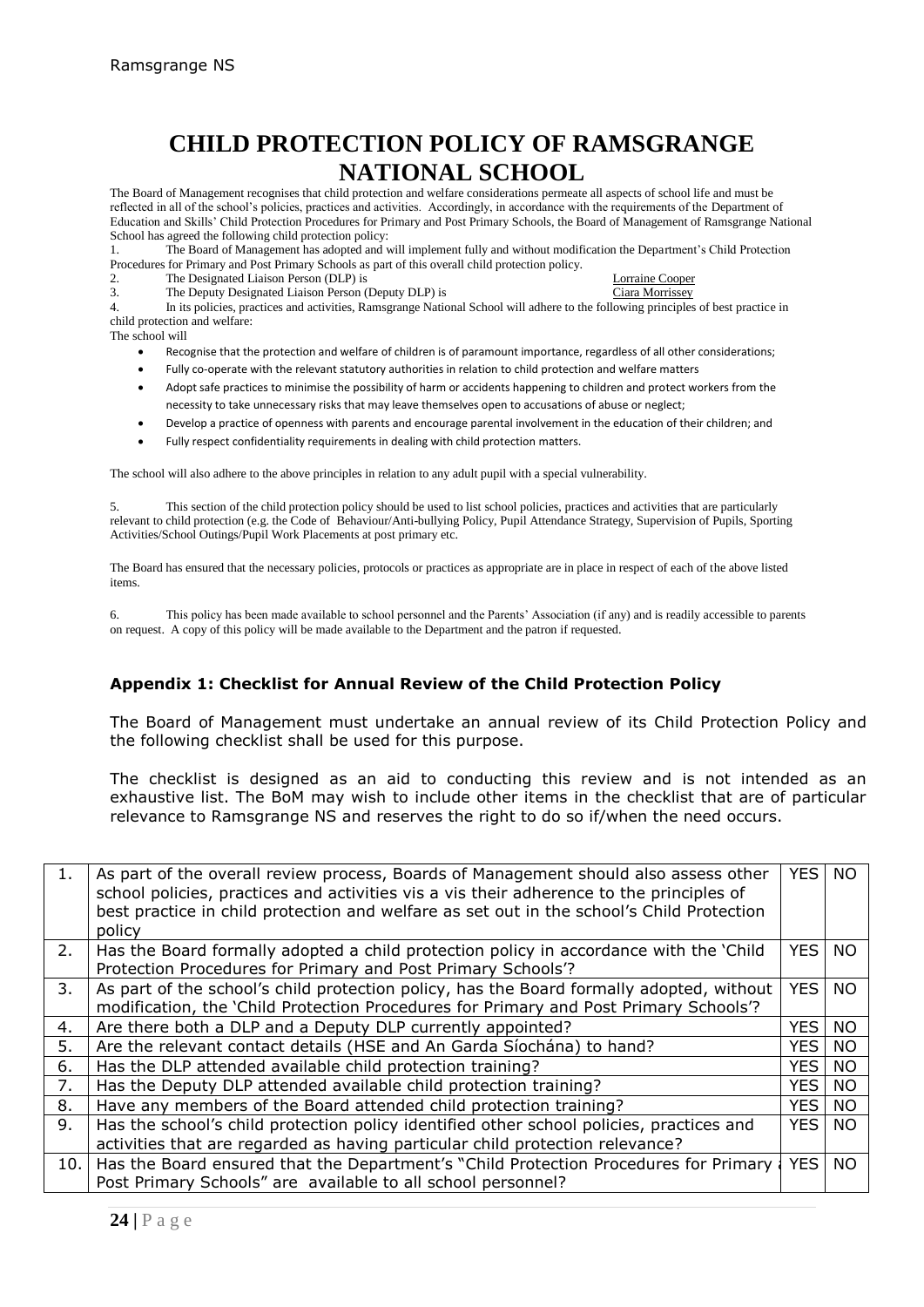| 11.  | Does the Board have arrangements in place to communicate the school's child<br>protection policy to new school personnel?                                                               | YES.             | <b>NO</b> |
|------|-----------------------------------------------------------------------------------------------------------------------------------------------------------------------------------------|------------------|-----------|
| 12.  | Is the Board satisfied that all school personnel have been made aware of their<br>responsibilities under the 'Child Protection Procedures for Primary and Post Primary<br>Schools'?     | <b>YES</b>       | <b>NO</b> |
| 13.1 | Since the Board's last annual review, was the Board informed of any child protection re<br>made to the HSE/An Garda Síochána by the DLP?                                                |                  | NO.       |
| 14.  | Since the Board's last annual review, was the Board informed of any cases where the<br>DLP sought advice from the HSE and as a result of this advice, no report to the HSE<br>was made? | YES I            | NO.       |
| 15.1 | Is the Board satisfied that the child protection procedures in relation to the making of<br>reports to the HSE/ An Garda Síochána were appropriately followed?                          | <b>YES</b>       | <b>NO</b> |
| 16.  | Were child protection matters reported to the Board appropriately recorded in the<br>Board minutes?                                                                                     | <b>YES</b>       | <b>NO</b> |
| 17.1 | Is the Board satisfied that all records relating to child protection are appropriately<br>filed and stored securely?                                                                    | YES <sup>I</sup> | <b>NO</b> |
| 18.  | Has the Board ensured that the Parents' Association has been provided with the<br>school's child protection policy?                                                                     | <b>YES</b>       | <b>NO</b> |